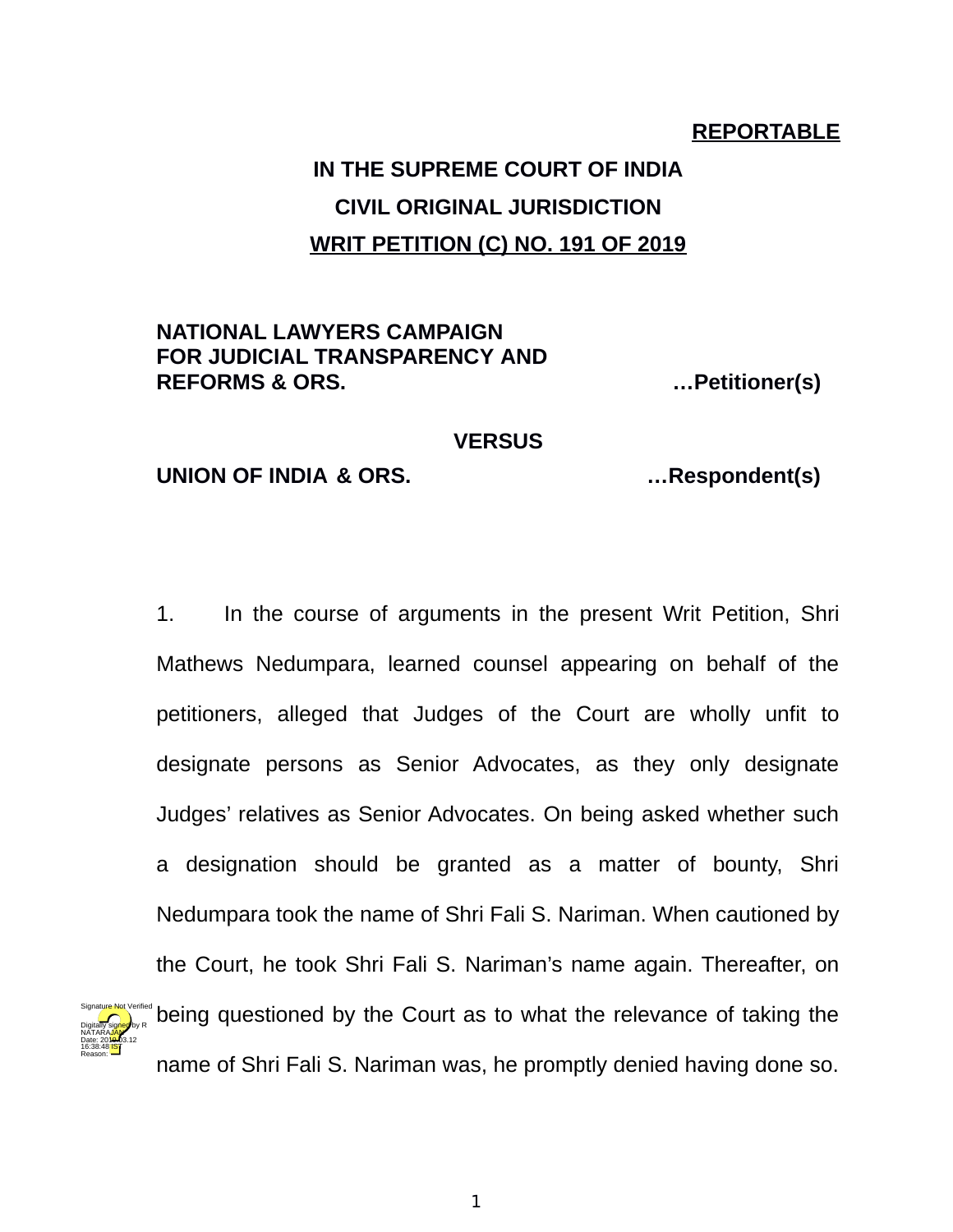It was only when others present in Court confirmed having heard him take the learned Senior Advocate's name, that he attempted to justify the same, but failed to offer any adequate explanation.

2. We are of the view that the only reason for taking the learned Senior Advocate's name, without there being any relevance to his name in the present case, is to browbeat the Court and embarrass one of us. Shri Nedumpara then proceeded to make various statements unrelated to the matter at hand. He stated that, "Your Lordships have enormous powers of contempt, and Tihar Jail is not so far." He further submitted that lawyers are like Judges and are immune from contempt, as they are protected by law. He also stated that there can be no defamation against a lawyer, as also there can be no contempt proceedings against a lawyer, as the same would impinge on the independence of lawyers, which they ought to enjoy to the fullest. All these statements directly affect the administration of justice, and is contempt in the face of the Court.

3. This is not the first time that this particular advocate has attempted to browbeat and insult Judges of this Court. In point of fact, the style of this particular advocate is to go on arguing, quoting Latin maxims, and when he finds that the Court is not with him, starts

2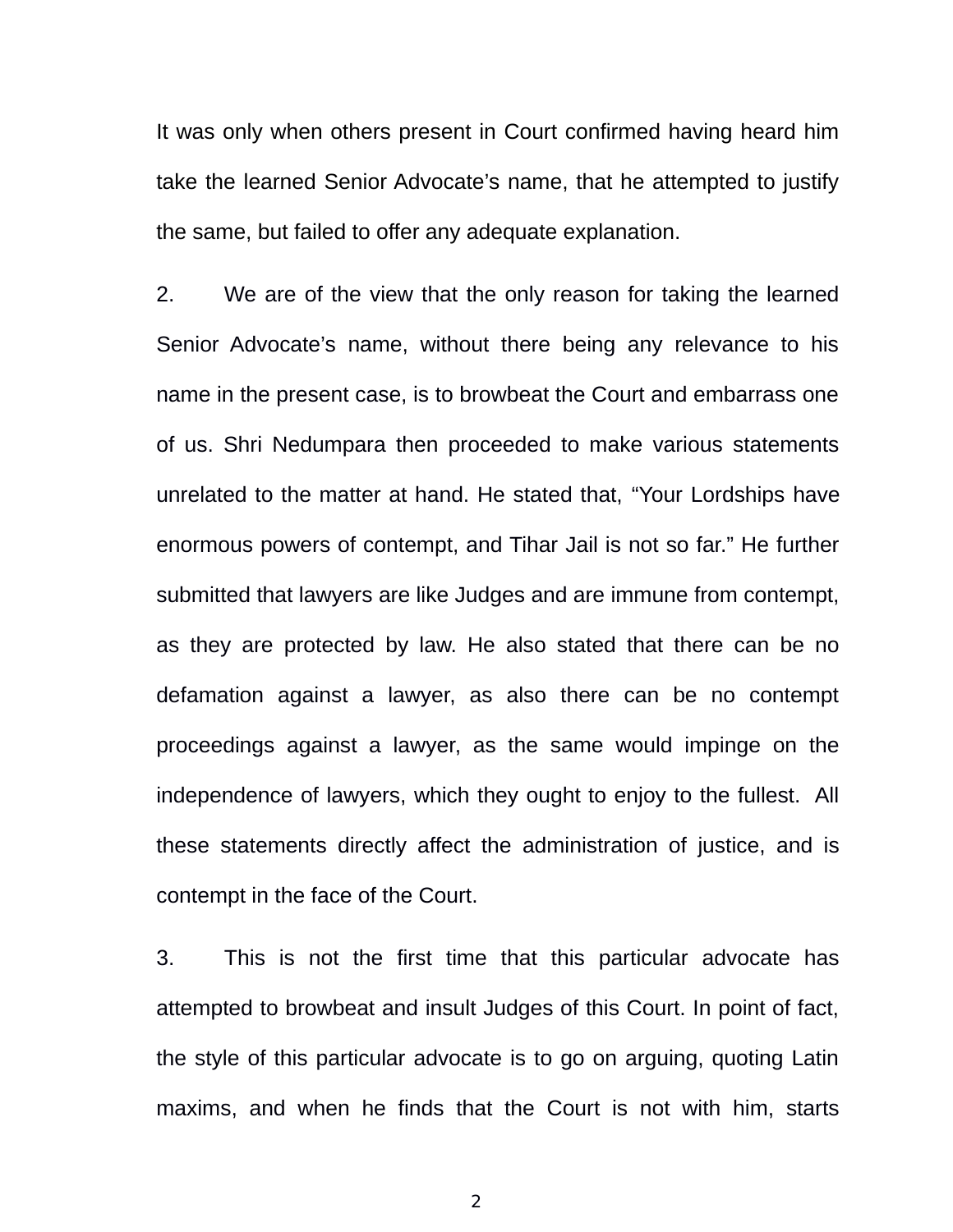becoming abusive. We also find that this advocate is briefed to appear in hopeless cases and attempts, by browbeating the Court, to get discretionary orders, which no Court is otherwise prepared to give. We have found that the vast majority of appearances by this advocate before us have been in cases in which debtors have persistently defaulted, as a result of which their mortgaged properties have to be handed over to secured creditors to be sold in auction. It is at this stage that Shri Nedumpara is briefed to somehow put off the auction sale. Even the present Writ Petition is a case in which a review petition against the judgment of this Court in *Indira Jaising v. Supreme Court of India*, (2017) 9 SCC 766 has already been dismissed. With full knowledge that a second review petition is barred by Order XLVII Rule 5 of the Supreme Court Rules, 2013, Shri Nedumpara seeks a second review in the form of a writ petition filed under Article 32 of the Constitution of India. Quite apart from this, the said advocate has already indulged in conduct unbecoming of an advocate, which has been noticed by an order dated 19.11.2018 in Special Leave Petition (Civil) No.26424 of 2018, which is set out hereinbelow:

#### "O R D E R

1. I.A. Nos. 163019 of 2018,163020 of 2018 and 164145 of 2018 in S.L.P. (C) No. 26424 of 2018 are dismissed.

3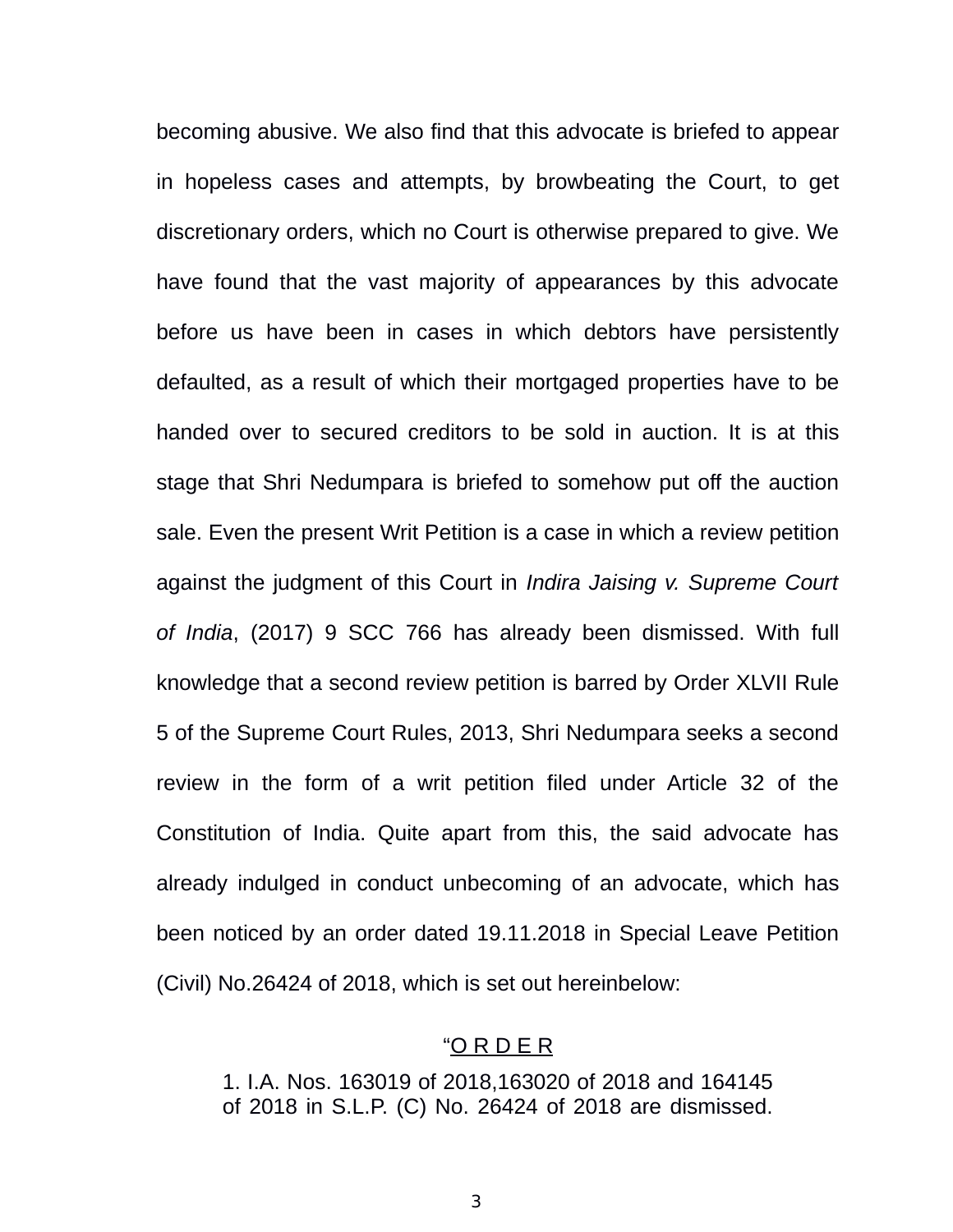Shri Mathews Nedumpara, Advocate for the Petitioner, appeared before us on 22nd October, 2018. He stated that Rs.80 lakhs would be paid within a period of four weeks from 22<sup>nd</sup> October, 2018. The Court granted him a period of one week from 22nd October, 2018 to make the necessary payment. The order clearly stated:

"If the aforesaid payment is not made within one week, the special leave petition shall be dismissed without further reference to this Court."

2. No such payment was made within the period of one week and hence, the special leave petition stood dismissed without further reference to this Court. However, on 14<sup>th</sup> November, 2018, Shri Nedumpara, appearing with an AOR, mentioned the same matter before us without informing us that the S.L.P. had already stood dismissed without reference to this Court. By suppressing the order dated 22<sup>nd</sup> October, 2018, Shri Nedumpara obtained an order from this very Bench on 14<sup>th</sup> November, 2018 stating:

"List on Monday, the  $19<sup>th</sup>$  November, 2018 along with IA No. 163019/2018 - Application for Modification of Order and IA No. 163020/2018 - Application for Direction."

3. When the matter was listed before us today, we repeatedly asked Shri Nedumpara, why he did not disclose to us the order dated 22<sup>nd</sup> October, 2018 when the matter was mentioned before us on  $14<sup>th</sup>$  November. 2018. To this, there was no answer. We then warned Shri Nedumpara that as a counsel appearing before the Court, his primary duty is to disclose all material facts to the Court before obtaining any order from the Court. We have warned him that such unbecoming conduct of an advocate who appears before this Court, will be sternly dealt with should any future incident of a like nature arise before this Court. We were inclined to impose heavy costs but have not done so only because the appellant,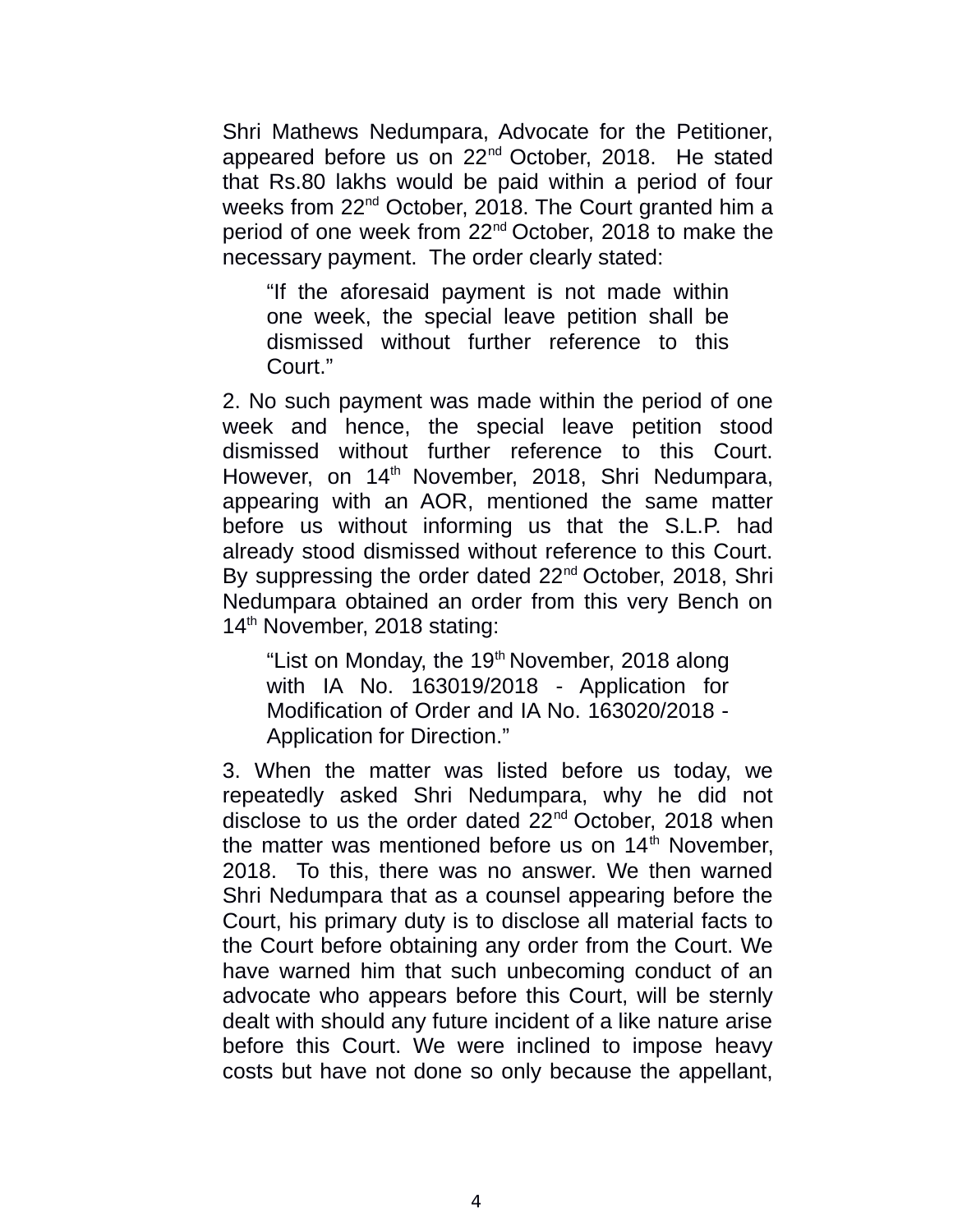for whom Shri Nedumpara appears, already appears to be in dire straits financially."

4. We also find that Shri Nedumpara has misconducted himself repeatedly before the Debt Recovery Tribunal, Bombay and before the Bombay High Court. This is reflected in certain orders passed by the Bombay High Court. Thus, in *High Court on its own Motion v. Nedumpara Mathews*, Criminal Suo Motu Contempt Petition No. 9 of 2012, an order dated 18.09.2012 recorded:

"**1.** …… Mr. Mathews has disrupted the proceedings of the Court and refused to conclude, insisting that the Court is a servant of justice and is bound to hear him. No member of the Bar or Litigant can insist that the mentioning of matters or their listing should be at his or her convenience. Mr. Mathews is habituated to being disruptive in Court. Several Benches of this Court have directed the Registry not to list his matters before those Benches. Today, despite efforts to make him see reason, Mr. Mathews has persisted in disrupting the proceedings, preventing matters from being called out. Before we passed this order, which we do with extreme circumspection, we have put Mr. Mathews on notice that should he continue to disrupt the proceedings of the Court, the Court would have no option but to issue a notice to show cause under the provisions of the Contempt of Courts Act, 1971. Unfortunately, there has been no change in his behaviour.

**2.** …… If any member of the Bar or the litigating public is allowed to compel the Court to take up a matter at his own convenience, the orderly functioning of the Court will be seriously affected. Mr. Mathews has persisted in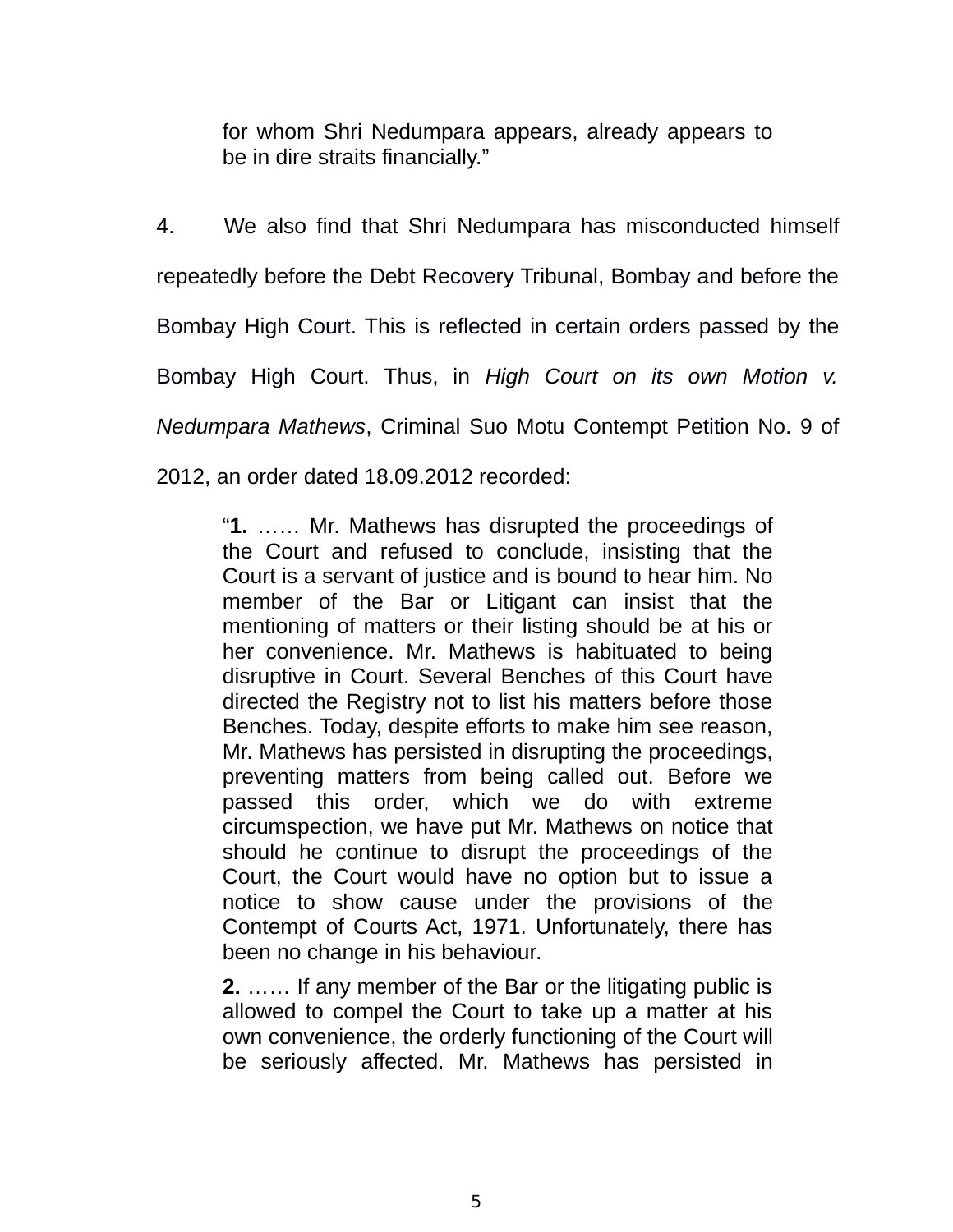disrupting the proceedings and has not heeded to being counselled.

**3.** In the circumstances, the registry is directed to issue a notice to show cause to Mr. Nedumpara Mathews, Advocate calling upon him to state as to why proceedings should not be adopted against him under the Contempt of Courts Act, 1971. The hearing of the notice shall be placed before the appropriate Bench in accordance with the assignment of work."

In *Lalita Mohan Tejwani v. Special Recovery Officer*, Notice of Motion

(L) no. 175 of 2013 in Writ Petition (L) No. 2772 of 2012, by order

dated 20.06.2013, a *suo motu* notice for criminal contempt was issued

by a Division Bench of the Bombay High Court, stating as follows:

"**5.** When the present Notice of Motion was called out on 8 May 2013, the learned Counsel appearing for the Authorized Officer of Jankalyan Sahakari Bank Ltd., (the Respondent No. 2 herein) tendered an Affidavit dated 25 March 2013 of Mr. A. S. Tambe, Assistant General Manager of Janakalyan Sahakari Bank Ltd., which indicates that a person posing himself as a Sitting Judge of this Court spoke to Mr. A. S. Tambe from a mobile phone which is traced to be that of Mr. Mathews J. Nedumpara."

xxx xxx xxx

"**8.** It is submitted that the affidavit states that Mr. Tambe had a conversation with a person having Mobile Number viz: 9820535428 and the person at the other end told him that, "I am (name of a sitting Judge of this Court) here, Matthews is before me. Ask your Advocate to call me." The affidavit of Tambe, further states that the said mobile belongs to the firm of Advocates – M/s.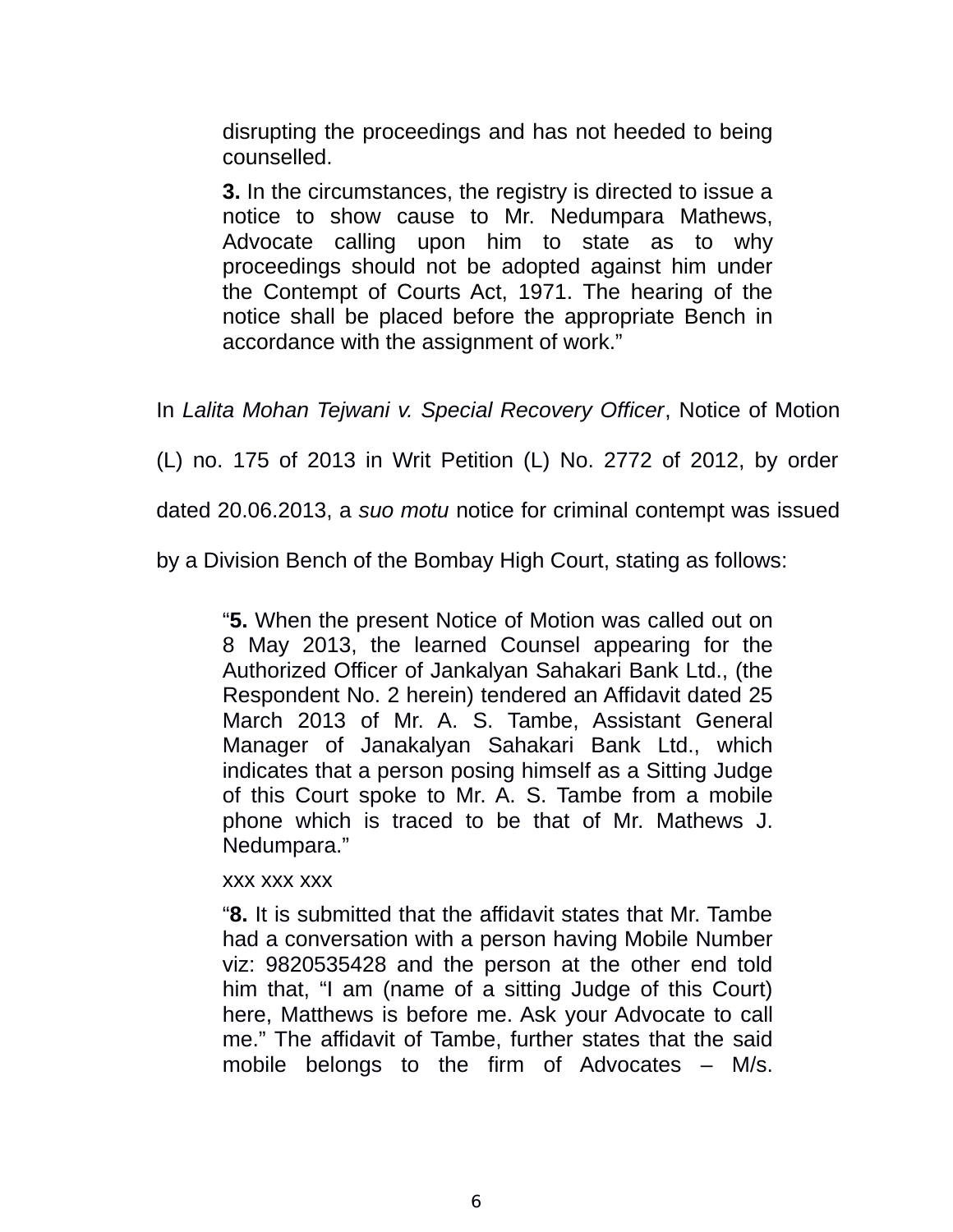Nedumpara and Nedumpara, who appear for the Petitioner.

**9.** In view of the above affidavit, on 13 June 2013 after hearing the parties, this Court directed the service providers – Vodafone Ltd. and Idea Cellular Ltd. to place on record the call details of three cell numbers – 9820535428, 9819846333 and 8108066202 for 4 March 2013 and 5 March 2013. This information was necessary to determine whether there is any element of truth in the allegations made in the affidavit dated 25 March 2013 of Mr. Tambe.

**10.** Today, affidavits have been filed on behalf of the said service providers, placing on record the call details. Copies of the affidavits filed by the service providers are also served upon Advocate Mr. Nedumpara in Court. We also directed the service of a copy of the affidavit of Mr. A. S. Tambe dated 25 March 2013 which was kept in a sealed cover, upon Advocate Mr. Mathews J. Nedumpara and the same was done in our presence. On perusal of the call records, we find that there has been contact between the above three mobile cell numbers.

**11.** As per the affidavit filed on behalf of Vodafone (India) Ltd. the number 9820535428 is subscribed in the name of Mr. Mathews J. Nedumpara and mobile number 9819846333 is of Mr. Sanjeev Mohan Tejwani, who is son of the Petitioner. While as per the affidavit filed on behalf of Idea Cellular Ltd., the mobile number 8108066202 is subscribed in the name of Mr. Sanjay V. Kale address at Jankalyan Sahakari Bank Ltd. Chembur, Mumbai 400 071. Learned Counsel for Respondent-Bank states that mobile no. 8108066202 is presently being used by Mr. A. S. Tambe, Assistant General Manager of the RespondentBank. Advocate Mr. Mathews J. Nedumpara admits that the mobile no. 9820535428 is his own mobile number.

**12.** In view of the contents of the affidavits of service providers, it appears that the statements made in the affidavit of Mr. A. S. Tambe if correct, would amount to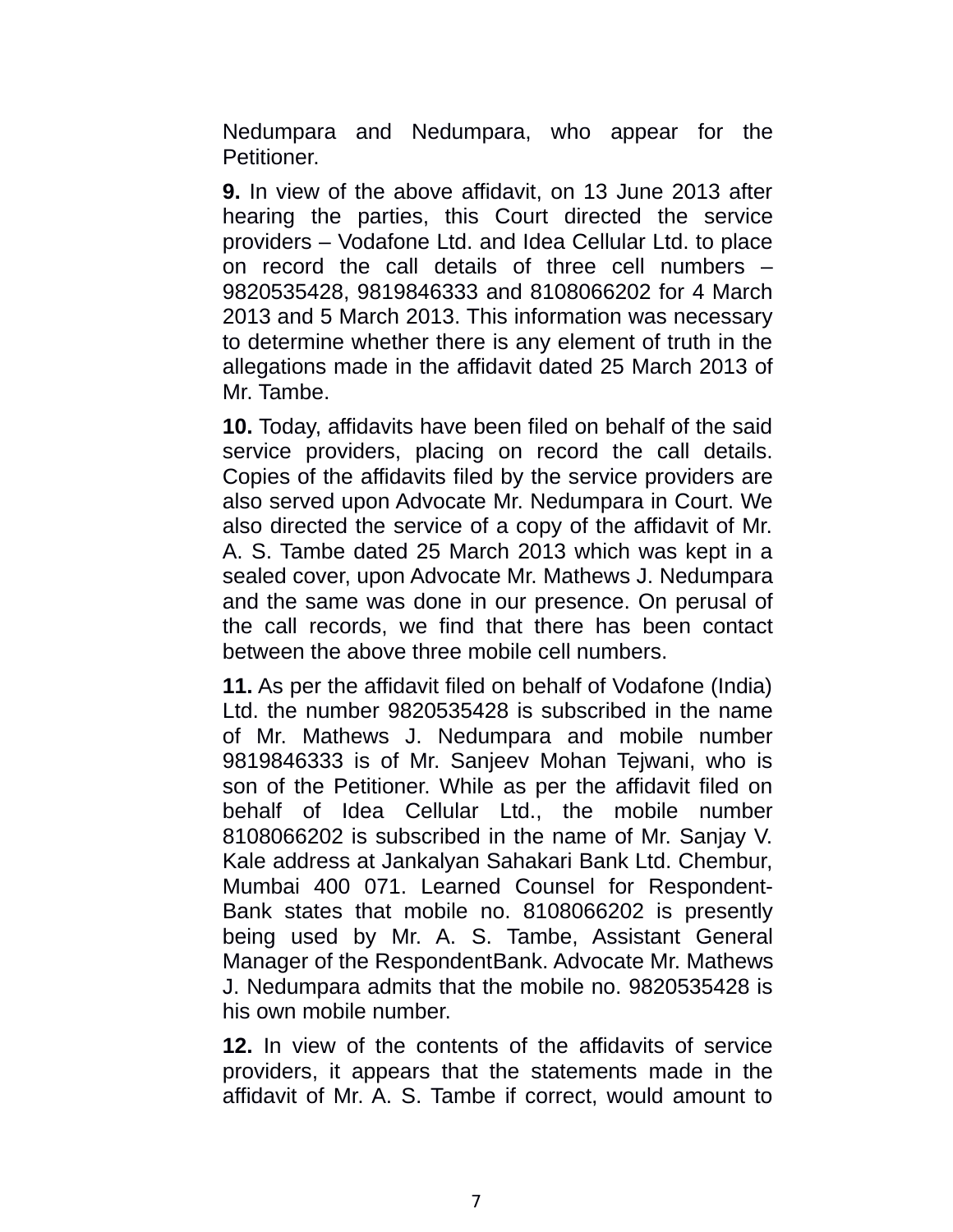criminal contempt on the part of the person who spoke from cell no. 9820535428 to Mr. A. S. Tambe. As per the record of Vodafone, the said cell number is of Advocate Mr. Mathews J. Nedumpara and Mr. Mathews J. Nedumpara admits that it is his mobile number. In view of the above, it appears that this is a fit case for initiating Suo Motu proceedings under the Contempt of Courts Act, 1971 and Advocate Mr. Mathews J. Nedumpara be joined as respondent No. 1 and State of Maharashtra as respondent No. 2 in the Suo Motu Contempt Proceedings.

**13.** The Registry to issue notice to Mr. Mathews J. Nedumpara to show cause why appropriate action should not be taken against him for Criminal Contempt as defined in the Contempt of Courts Act, 1971. Since, this Court is only issuing a notice and not issuing a rule at this stage, no further observations are called for."

In *International Asset Reconstruction Company Pvt. Ltd. v. Phoenix*

*Alchemy Pvt. Ltd.*, Company Petition No. 423 of 2010, by an order

dated 01.03.2014, the Bombay High Court devoted several paragraphs

under the caption "*The Conduct of Mr. Mathews Nedumpara,*

*Advocate for the ex-Directors*". Excerpts under this sub-head read as

follows:

"**58.** When I told Mr. Nedumpara that he would have his turn to argue after the Advocate for the Official Liquidator, he was adamant and insisted on raising this issue of maintainability. He was addressing the Court in an aggressive, discourteous and offensive manner. This went on for quite a few minutes, during which time I was repeatedly requesting him to take his seat and await his turn. During this time, he was not even willing to listen to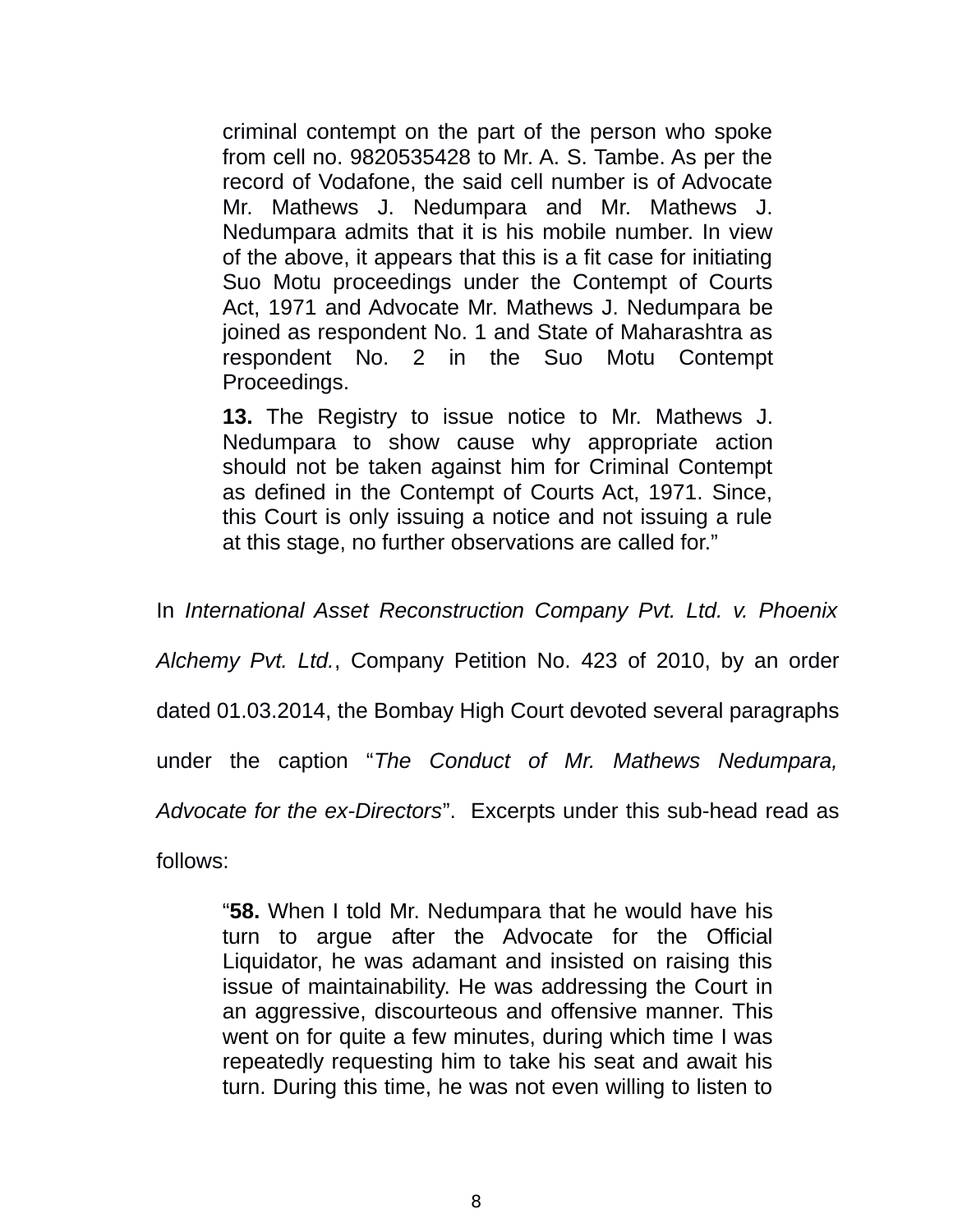the Court and kept addressing the Court and making remarks that were most inappropriate and to the effect that he is not getting an opportunity of being heard and that he was used to 'insults' from the Court.

**59.** It was clear to me that this was nothing but a stalling tactic to ensure that the matter on the Official Liquidators Report does not proceed. All through these initial few minutes his demeanour was loud, brash and disrespectful. The Court was crowded and it was almost as if Mr. Nedumpara was playing to the galleries, as much of what he was saying had little to do with the matter or for that matter his point of maintainability."

#### xxx xxx xxx

"**62.** Finally, when Mr. Nedumpara was asked to address the Court in response to the Official Liquidators Report, he insisted on addressing the Court only on the issue of maintainability of a Petition at the instance of Secured Creditors who had adopted (or as he put it "elected") other remedies. Even during this part of the hearing, Mr. Nedumpara was extremely disrespectful and offensive in the manner in which he addressed the Court. Just because the Court wanted him to address it on the Official Liquidators Report, he repeatedly said how he is not being heard. His tone and tenor was accusatory, often times breaking into Latin Maxims in the context of his most improper suggestion that he is not being heard or that he was being treated unfairly.

**63.** This went on again for quite a few minutes during which time he resolutely refused to address even a single query from the Court or address the Court on the merits of the matter/Official Liquidator's Report that was before the Court.

**64.** Mr. Nedumpara's demeanour was obstructive and to my mind intended to interfere with the administration of justice and lower the dignity and authority of the Court. In a situation such as this, in my opinion, the Court would have been entitled to take note of the conduct of Mr. Nedumpara as contempt in the face of the Court and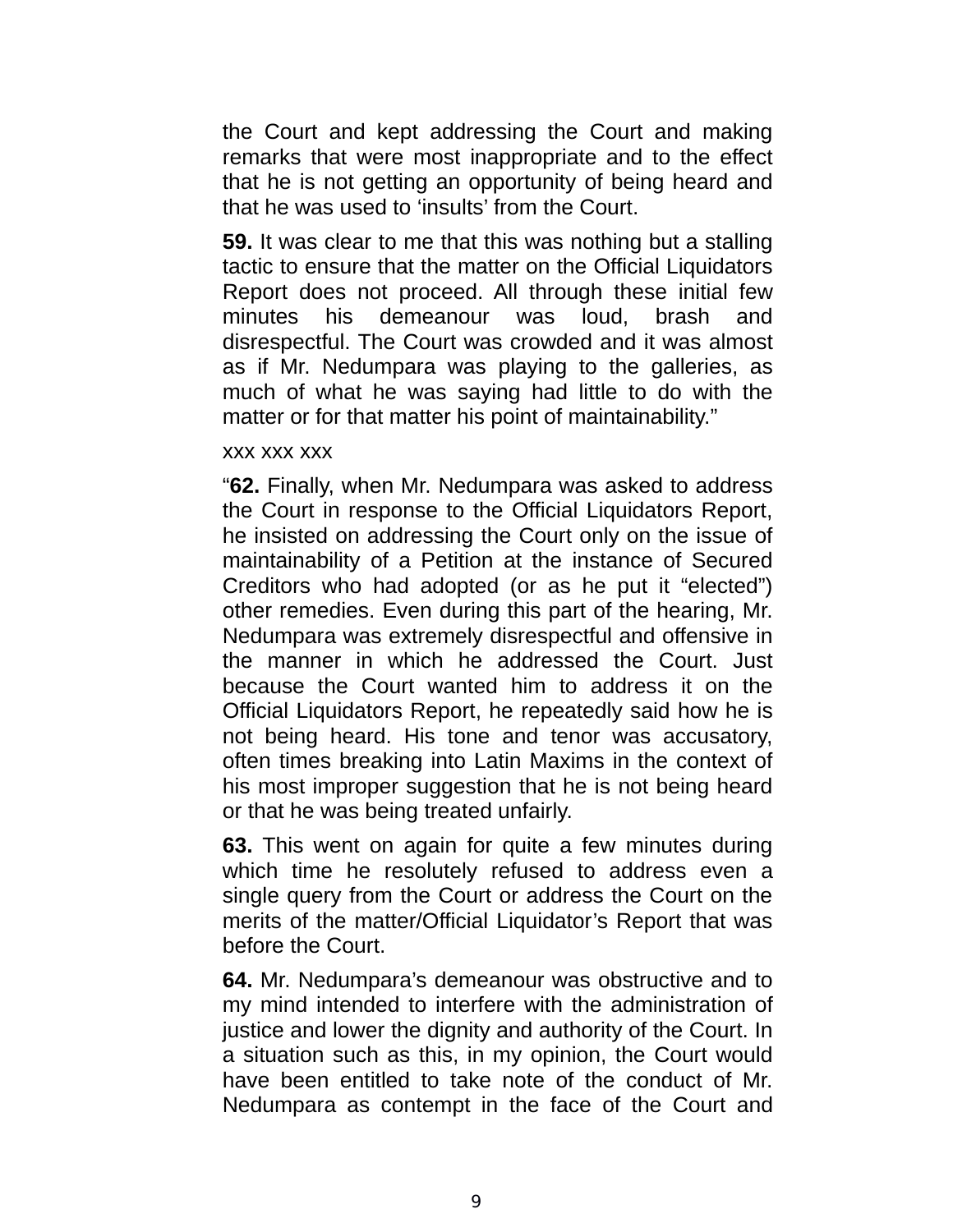deal with it summarily and immediately or to direct the issuance of a Show Cause Notice to treat it as 'criminal contempt' under the Contempt of Courts Act, 1971, read with the Rules framed thereunder."

#### xxx xxx xxx

"**69.** These judgments establish that conduct of Advocates, such as has been described by me in the foregoing paragraphs of the Order, can constitute sufficient reason to issue Show Cause Notice for criminal contempt or to be dealt with immediately and summarily as contempt committed in the face of the Court.

**70.** Having said that, in this case I have done neither. Let this Order be a strict and final warning to Mr. Mathew Nedumpara that the Court will not tolerate this conduct and if such conduct is repeated in the future, the Court may be constrained to act."

5. As a sequel to this order, Shri Nedumpara filed an application in which he requested that the aforesaid Single Judge of the Bombay High Court should recuse himself from hearing matters in which Advocate Nedumpara appears for one of the parties. This application was dealt with by an order dated 23.12.2014 in *Brian Castellino v. Official Liquidator of M/s. RTec Systems Pvt. Ltd.*, Official Liquidators Report No. 347 of 2014 in Company Petition No. 452 of 2010. In the course of submissions made before the learned Single Judge, a compilation was submitted by one of the learned counsel. This is reflected in paragraph 13 of the said order as follows: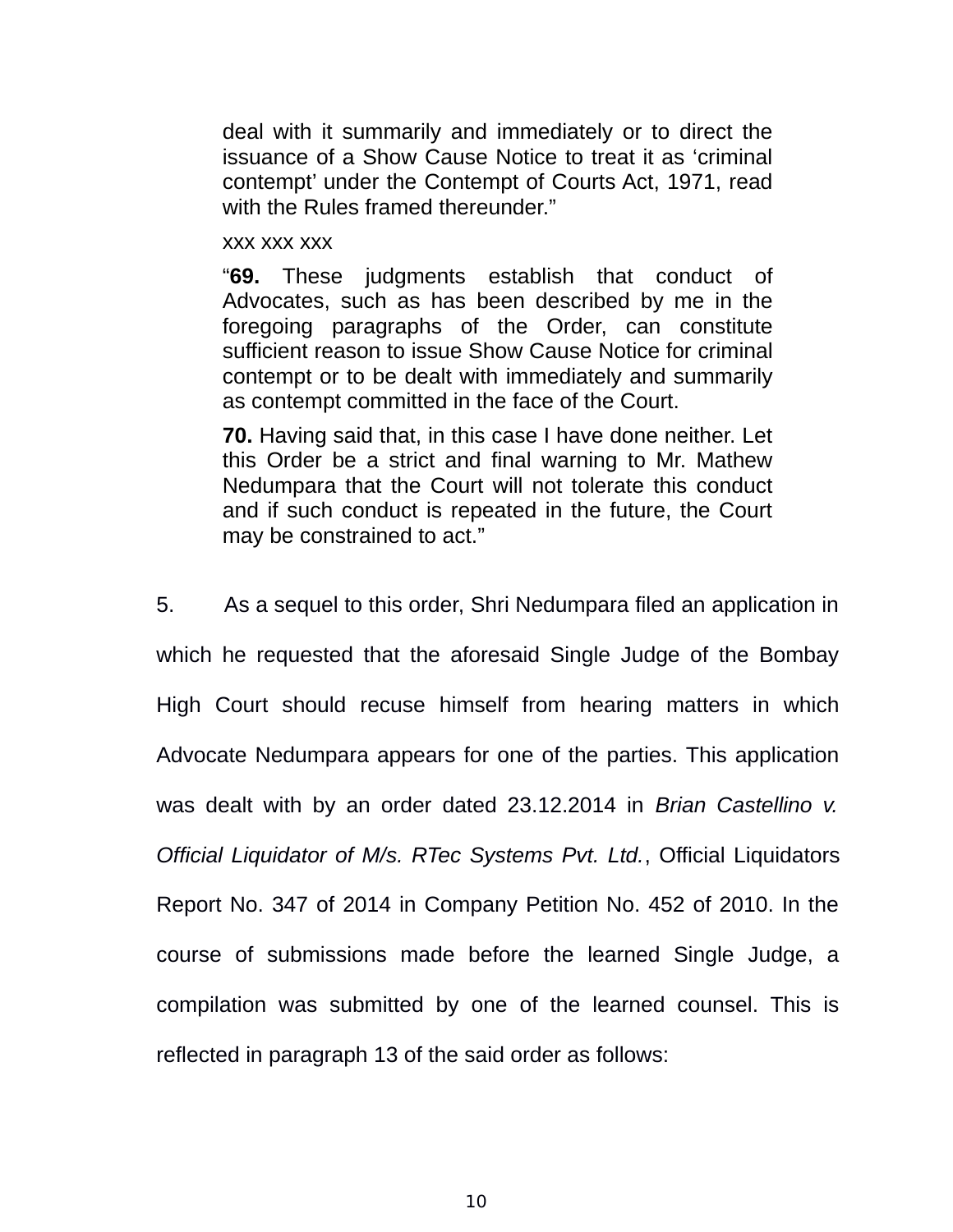"**13.** Mr. Kapadia has submitted a compilation, inter alia, containing (i) orders passed by the Single Judges and Division Benches of this Court setting out the conduct of Advocate Nedumpara in the matters that he appears, (ii) resolutions passed by the Debt Recovery Tribunal, Mumbai, resolving not to take up any matters where Advocate Nedumpara and/or his Juniors appear and (iii) criminal complaints filed against Advocate Nedumpara by the Debt Recovery Tribunal, Mumbai for serious offences. Mr. Kapadia has from the said compilation of documents/orders pointed out as follows:

(i) That three of the Division Benches and three Single Judges of this Court have recused themselves in matters where Advocate Nedumpara has appeared.

(ii) The Division Bench comprising of A.H. Joshi and M.L. Tahaliyani, JJ. has whilst recusing itself vide order dated 22nd May, 2013 in Writ Petition (L) No. 1272 of 2013 recorded the conduct of Advocate Nedumpara and his client as follows:

*"1. An affidavit in answer to query put by the Court is filed.*

*2. In the affidavit the Petitioner has used language as his Advocate's opinion, expressing impropriety on the part of court in putting questions to the petitioner. The language exhibits total lack of etiquettes of drafting and lack of respect to the court akin to insinuation.*

*3. Since the litigant and counsel do not respect the court and express anguish with discourteous language, it is considered necessary that this bench should not hear this case. Hence we recuse.*

*4. Liberty to move before the appropriate court."*

(iii) That by an order dated  $18<sup>th</sup>$  September, 2012, a Single Judge of this Court has issued suo motu criminal contempt notices against Advocate Nedumpara.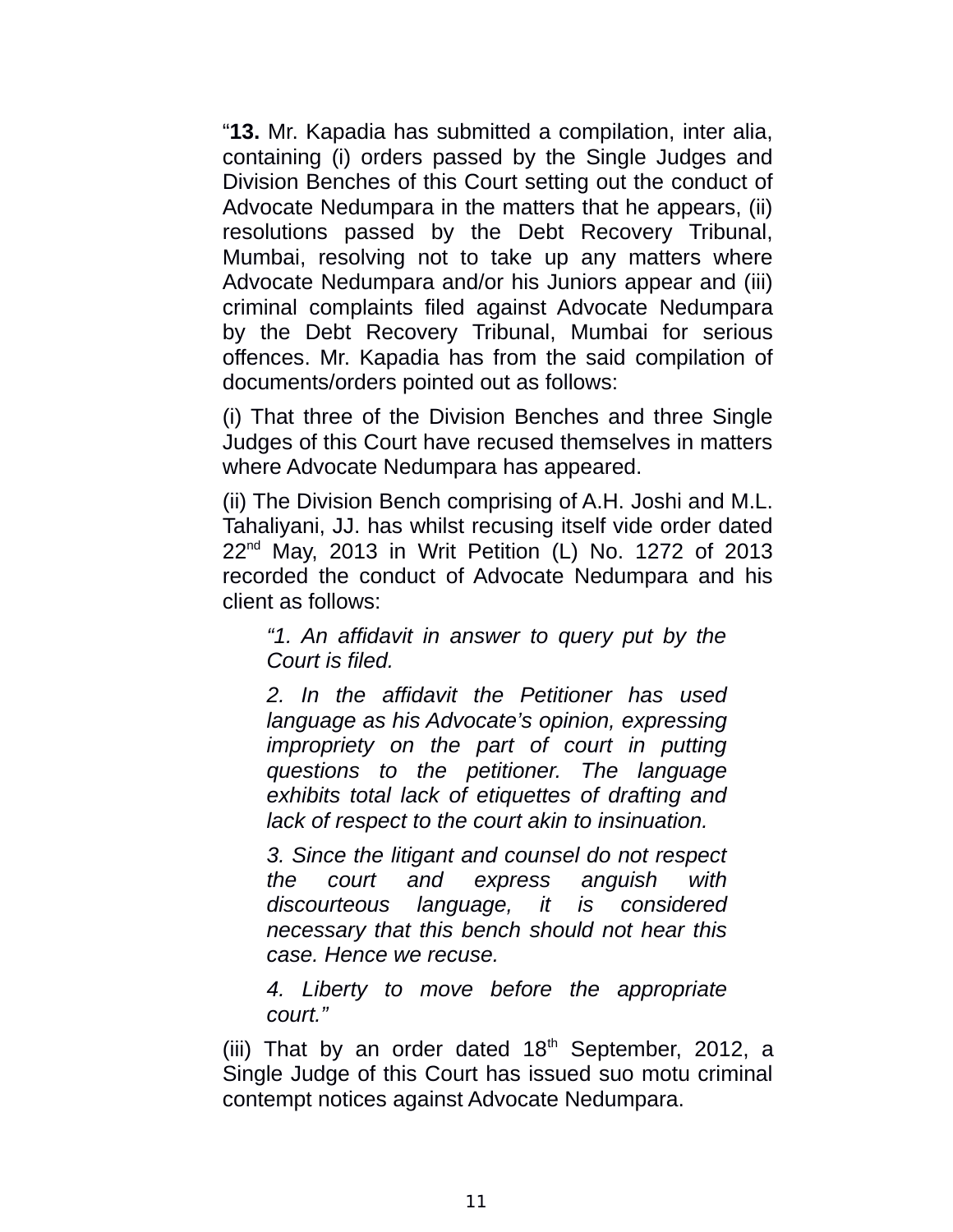(iv) That by an order dated  $20<sup>th</sup>$  June, 2013, a Division Bench of this Court have issued suo motu criminal contempt notices against Advocate Nedumpara.

(v) That by an order dated  $9<sup>th</sup>$  April, 2014, passed by a Division Bench of this Court it has been observed that Advocate Nedumpara has made reckless, irresponsible and contemptuous allegations against the Bench and the opponents. After recording an apology of Advocate Nedumpara which is noted as 'belated', the Division Bench has expressed in paragraph 13 that a message goes to all advocates including M/s. Nedumpara & Nedumpara so that in future, this Court has no occasion to observe anything or initiate any proceedings. Mr. Kapadia submitted that the aforesaid observations are in the context of an attempt on the part of the juniors of Advocate Nedumpara to approach one of the members of the Bench at his residence and the apologies were for addressing a letter thereafter to the Hon'ble Chief Justice making allegations against the learned Judge who refused to give a hearing to the juniors at his residence.

(vi) That by an order dated  $1<sup>st</sup>$  October, 2014, a Division Bench of this Court rejected the request for recusal made by Advocate Nedumpara.

(vii) That Advocate Nedumpara addressed letters to the President of India, Vice President of India, Prime Minister of India, Home Minister of India. Chief Minister of Maharashtra, Minister for law and justice, Leader of Opposition, etc. making wild, baseless, contemptuous allegations against the Constitutional functionaries of this Court.

(viii) That a Resolution dated  $19<sup>th</sup>$  May, 2014 was passed by all three learned Presiding Officers of the Debts Recovery Tribunal, Mumbai (DRT) resolving that no matters of Advocate Nedumpara or his juniors be listed before them. The Resolution is reproduced hereunder:

"*A very unfortunate and shocking situation has been created today by Advocate Mr. Mathews J. Nedumpara along with his juniors Mr.*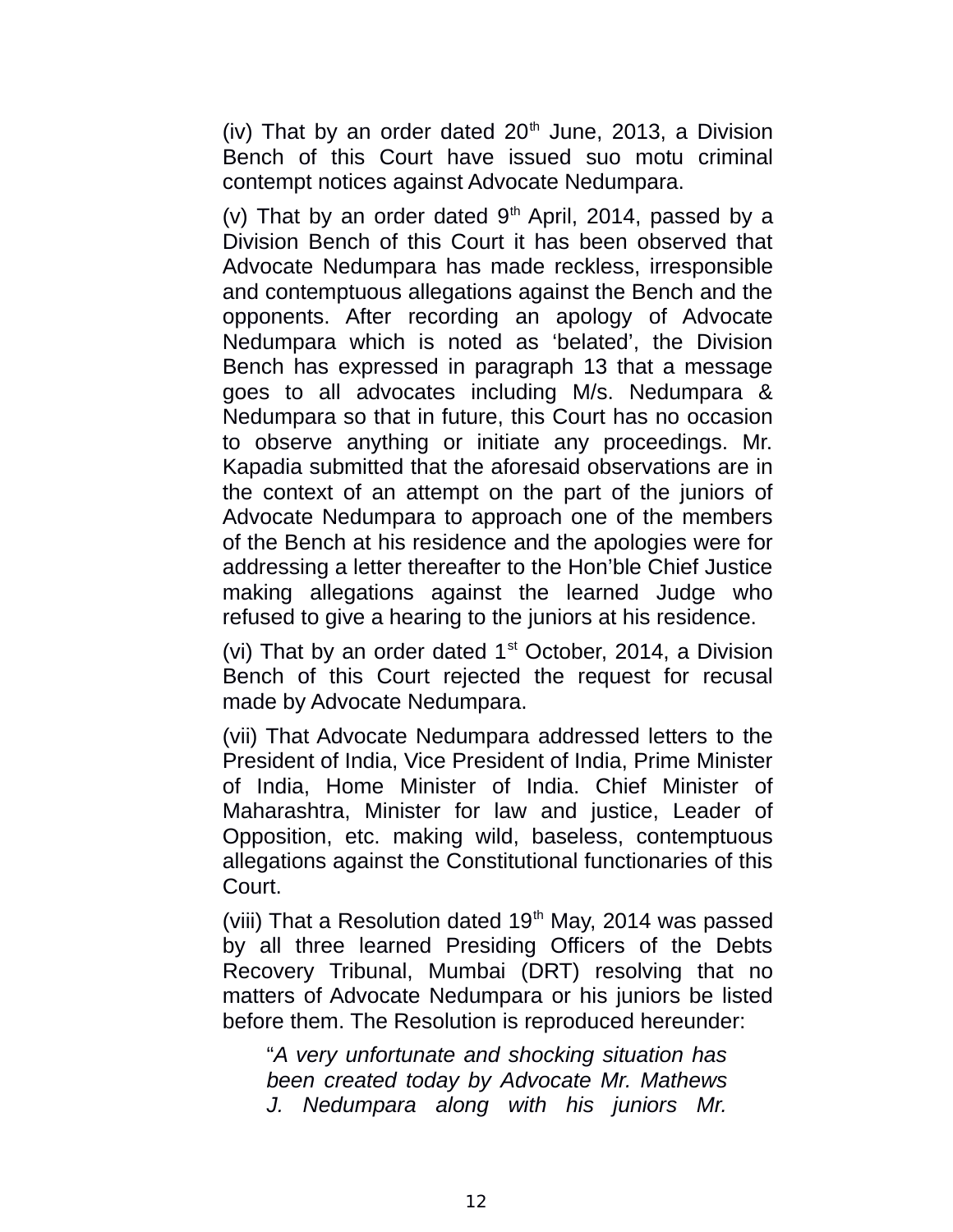*Navneet Krishnan, Mr. Nishant, Ms. Rohini and alleged clients in the open Court Hall of DRT I, II, III and that to the extent that the smooth functioning of the Tribunal has come to halt and justice delivery system has got obstructed. They have willingly and intentionally created this scenario in the open court with ulterior motive. The dignity and trust of the Tribunal has been lowered down and all the Officers and staff of the Tribunal has been offended. Presiding Officers of the Tribunals have to retire to their chambers and complaint has also been lodged with the police by the Presiding Officer of DRT I, Mumbai in this regard. We are apprehending that this kind of bad and turbulent situation may again take place and working of the Tribunals may be disturbed. Considering the dimension and seriousness of the situation we all felt that this situation may be adverted by taking Resolution that we should not take up the matters in which the aforesaid Advocates are engaged. The litigants may engage other lawyers in the cases in which the above Advocates are engaged. Meanwhile the Registry is directed to shortlist the cases in which the above said lawyers are engaged and not to place their cases before the Tribunal. This Resolution be notified for information.*

*Copy of this Resolution is also transmitted to Hon'ble Chairperson, DRAT Mumbai for necessary information and needful.*

*Dated this 19th May, 2014".*

(ix) That a complaint has been filed by the DRT, Mumbai, alleging criminal offences committed by Advocate Nedumpara."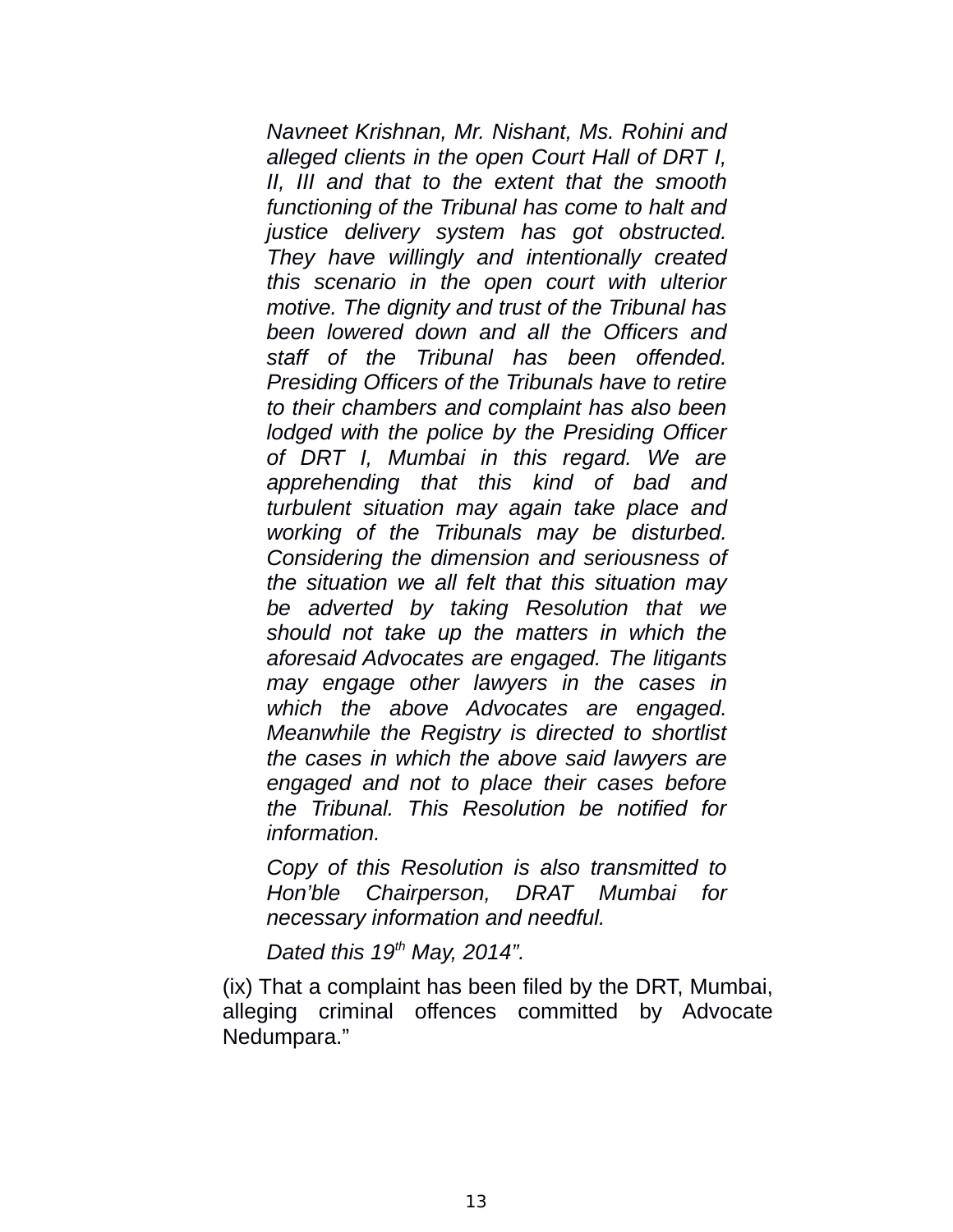A reading of this paragraph leaves no manner of doubt that Shri Nedumpara is in the habit of terrorising Tribunal members and using intemperate language to achieve his ends before several Judges of the Bombay High Court. The order dated 23.12.2014 then went on to state:

"**33.** In present times, a huge number of disputes are brought before the Courts for adjudication. The monetary stakes involved in the matters are also very substantial. In other cases, personal status of parties is involved, and these matters are invariably emotionally charged. The demands of the litigants over their Advocates have seemingly increased. Many dishonest/ desperate litigants along with some lawyers, who are not as honest as they are expected to be, leave no stone unturned to avoid a Judge that they perceive to be inconvenient or unfavourable or to obfuscate issues or to delay the proceedings and frustrate the course of justice. To achieve this end, they attempt to criticize judges, cast uncalled for aspersions on Judges with the intention that the Judge so attacked will give up the matter. A judge who is showered with criticisms and insinuations, though baseless, may be inclined to recuse himself so as to stay out of harm's way of the baseless suspicion or allegation or to avoid being unpopular or to just avoid taking over the burden of a matter which is intentionally made heavier by litigants and/or their Advocates. However, as held by the Hon'ble Supreme Court in *Subrata Roy's case* (supra), a Judge who prefers the recusal route despite knowing that the criticisms/insinuations made against him are baseless, would not be true to his oath of dispensing justice without fear or favour. In my view, a Judge would be failing in his duty if he endeavours to become popular amongst the members of the bar or members of the public by avoiding difficult situations or following the route of appeasement. A Judge accepts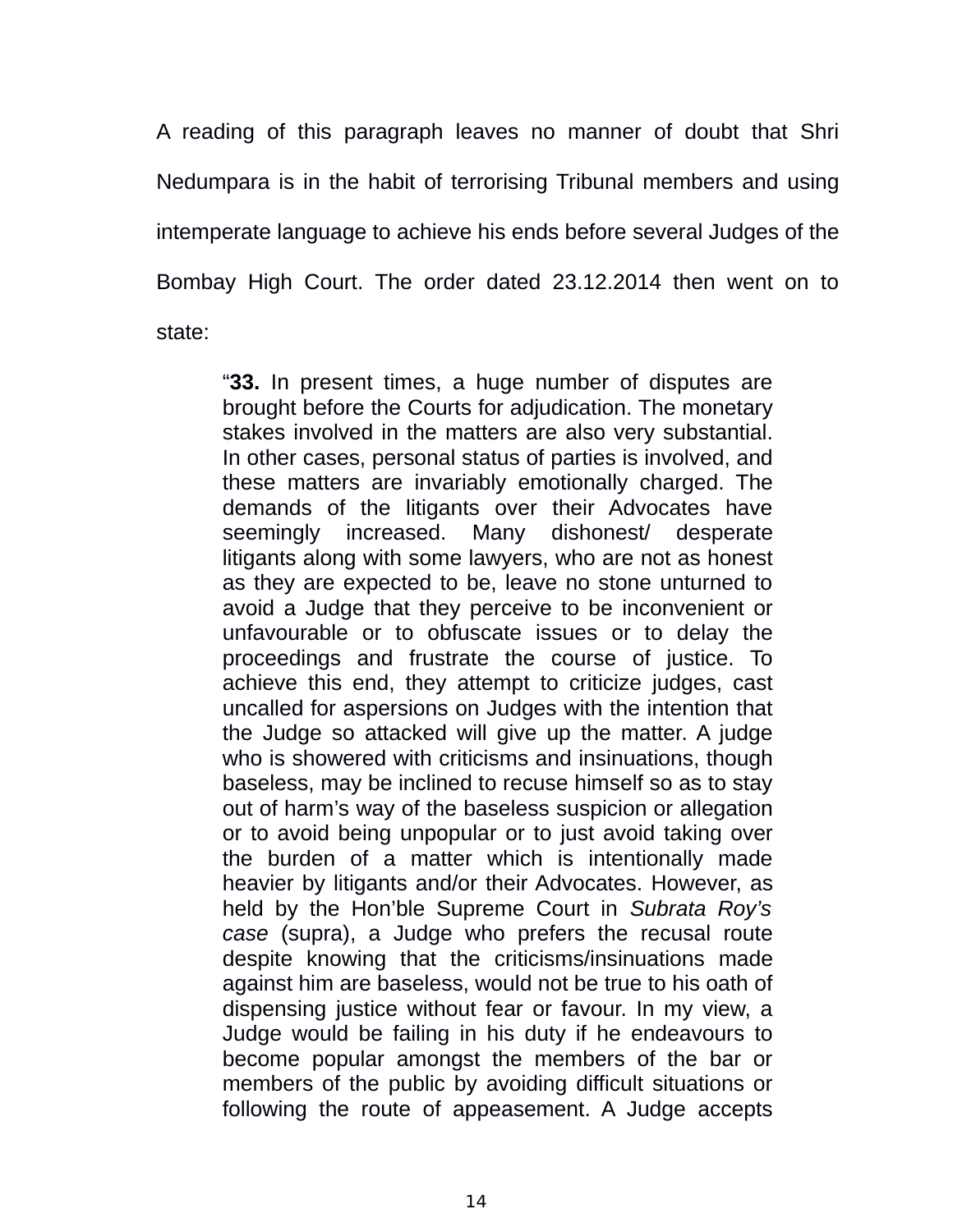judgeship to dispense justice without fear or favour and not to attain popularity of any kind. Again, he will not be true to his oath if he feels that it is convenient to recuse himself from a matter rather than facing a lawyer or a litigant who gives him sleepless nights by criticizing him or casting aspersions on him which are totally incorrect and untrue. In this regard, the observations made in the case of *Triodos Bank NV vs. Dobbs, [(2005) EWCA 468]* are apposite:

"*It is always tempting for a judge against whom criticisms are made to say that he would prefer not to hear further proceedings in which the critic is involved. It is tempting to take that course because the judge will know that the critic is likely to go away with a sense of grievance if the decision goes against him. Rightly or wrongly a litigant who does not have confidence in the Judge who hears his case will feel that if he loses, he has in some way been discriminated against. But it is important for a judge to resist the temptation to recuse himself simply because it would be more comfortable to do so. The reason is that – If judges were to recuse themselves whenever a litigant – whether it be a represented litigant or a litigant in person – criticized them (which sometimes happens not infrequently) we would soon reach the position in which litigants were able to select judges to hear their cases, simply by criticizing all the judges that they did not want to hear their case. It would be easy for a litigant to produce a situation in which a judge felt obliged to recuse himself simply because he had been criticized – whether that criticism was justified or not."*

**34.** I am therefore of the view that the grounds on which the Application of recusal is made by Advocate Nedumpara and his client are wholly baseless and unfounded. I have no doubt that the present Application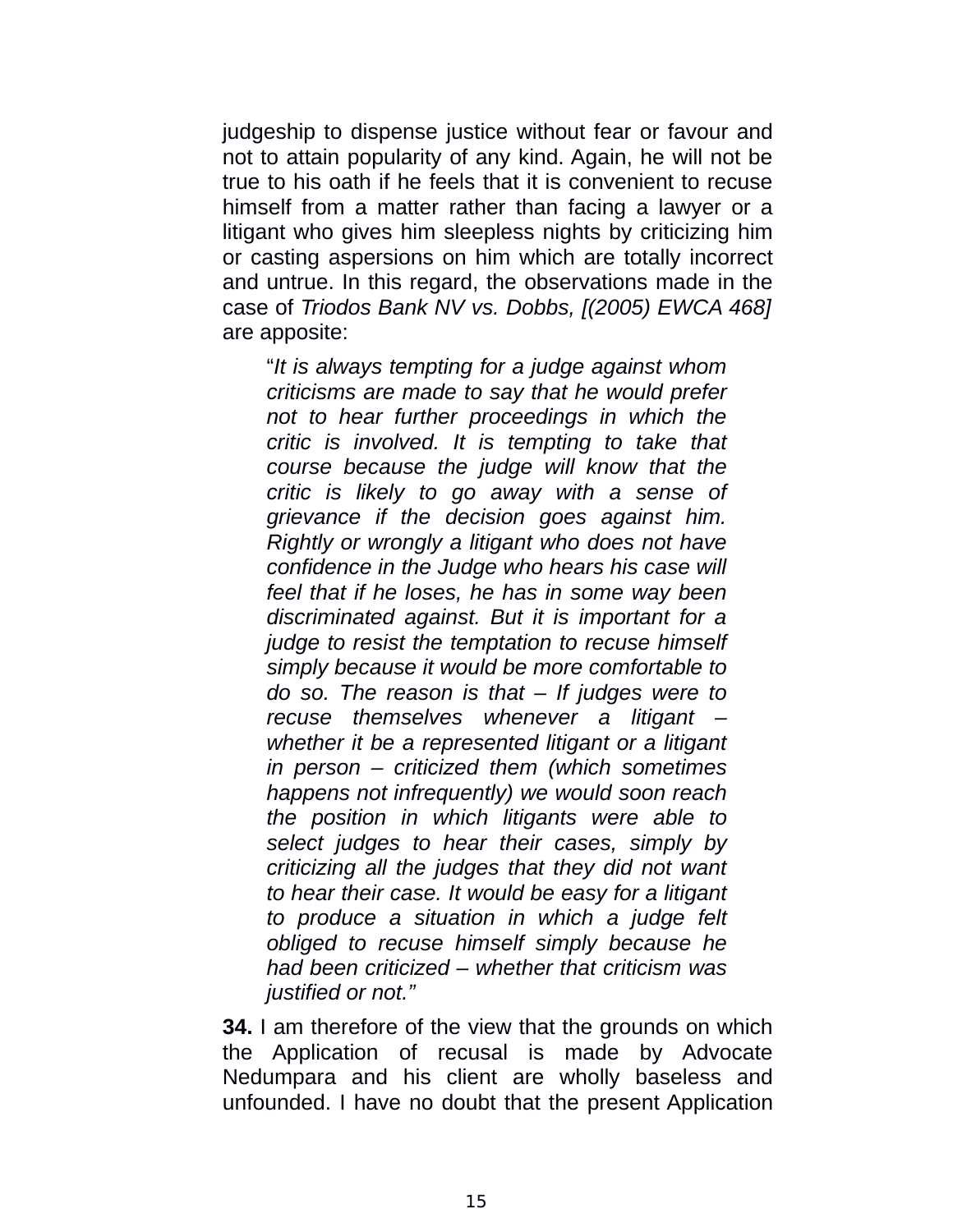seeking recusal of this Court, to borrow the language of the Hon'ble Supreme Court is to avoid this Court, obfuscate issues, delay the proceedings and frustrate the course of justice. The Application is therefore rejected. I have decided not to deal with the compilation of documents relied upon by Mr. Kapadia in support of his contention. Instead I would rather join Mr. Chinoy, the Learned Amicus Curiae, in advising Advocate Nedumpara to introspect and find fault with oneself before finding faults with others. I may end by expressing a sincere hope that the assurance given by Advocate Nedumpara to this Court that he takes the advice of Mr. Aspi Chinoy to heart, that he will introspect and correct himself wherever he has gone wrong, is fulfilled in the right spirit."

6. In *Lalita Mohan Tejwani v. Special Recovery Officer and Sales* 

*Officer, Jankalyan Sahakari Bank Ltd. and Ors.*, Writ Petition No. 2334

of 2013, a Division Bench of the Bombay High Court, by an order

dated 15.03.2017, recorded as follows:

"**3.** Mr. Nedumpara, learned counsel for the petitioner replied that he does not want to answer any questions of the Court as for the petitioner as "dominus litis" he should be heard. We had not prevented Mr. Nedumpara from arguing but wanted him to answer the basic issue as urged on behalf of respondent Nos. 1 and 2. At this stage, the manner in which Mr. Nedumpara conducted himself and behaved before the Court to say the least was most abusive, contemptuous, lowering the dignity of the Court, as also unbecoming of an advocate and officer of the Court. This conduct of Mr. Nedumpara, in our opinion, amounts to contempt in the face of the Court. Not only that but his demeanour as an officer of the Court was also highly objectionable. Mr. Nedumpara not only created a scene in the Court but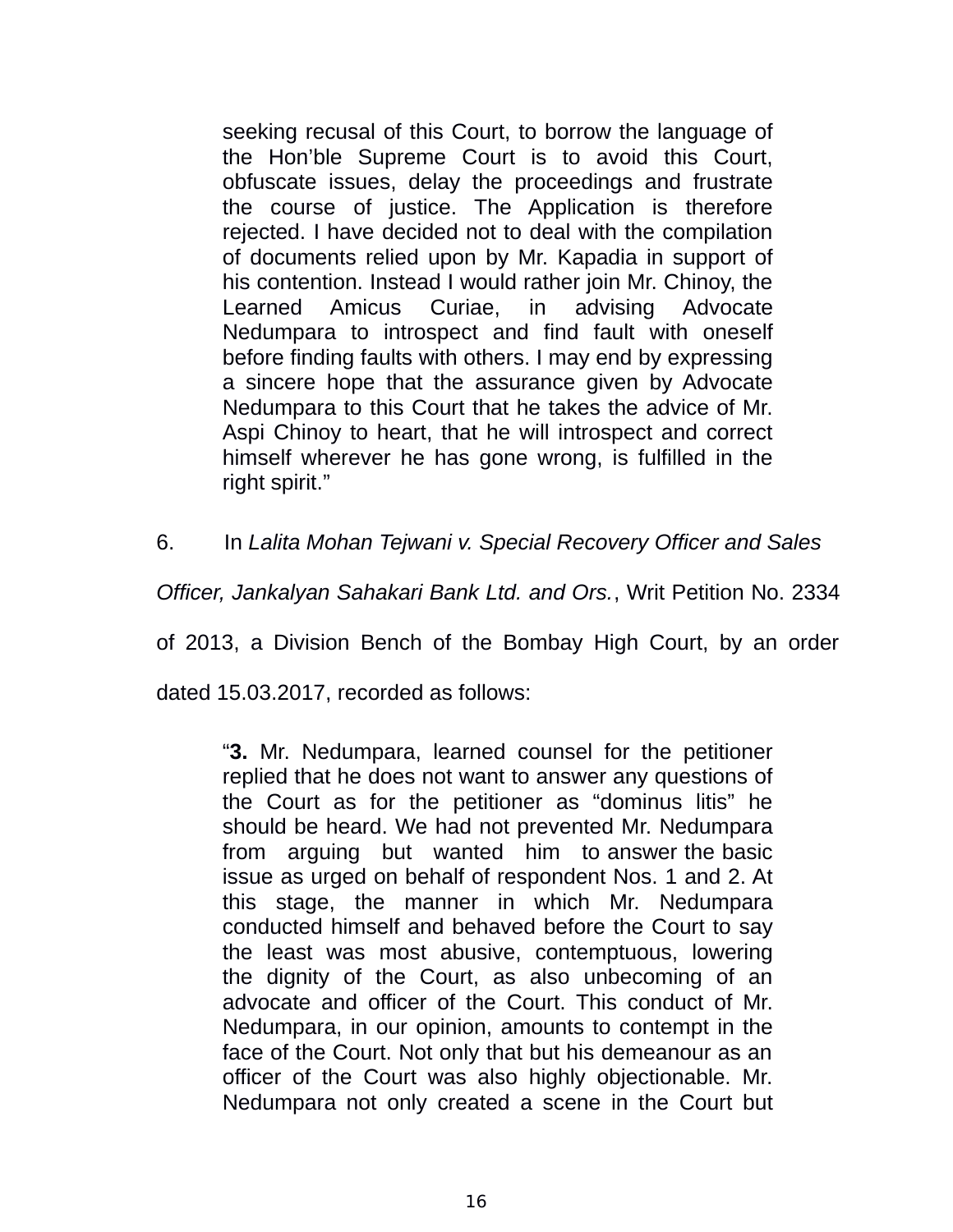also made abuses at the learned counsel appearing for respondent Nos. 1 and 2. In fact, learned counsel appearing for respondent Nos. 1 and 2 pointed out that on every occasion Mr. Nedumpara was behaving and conducting himself in this manner.

**4.** What happened thereafter is further shocking. When the hearing was in progress and the learned counsel for respondent Nos. 1 and 2 was pointing out to us the details of the earlier decisions and the similar proceedings, Mr. Nedumpara walked out of the arguing seat and went behind and sat in the last row showing utter disregard and indifference to the sanctity of the court proceedings. Thereafter, when learned counsel for respondent Nos. 1 and 2 was addressing this Court, Mr. Nedumpara came forward and interrupted the learned counsel for respondent Nos. 1 and 2 and was again abusive towards the Court, and vehemently insisted that he be heard and he need not answer any query of the Court. When we pointed out that our queries on the basic issues were required to be answered so that further hearing can be proceeded, Mr. Nedumpara walked out of the Court and then did not return.

**5.** We find that what happened in the Court today is not only most unfortunate but highly objectionable affecting the solemnity and sanctity of the judicial proceedings. The conduct of Mr. Nedumpara has seriously affected not only the dignity of the Court but also the interest of administration of justice. We may observe that the solemn function of the Court is to dispense justice according to law and, therefore, it is well settled that the proceedings inside the Court are always expected to be held in a dignified and an orderly manner. The counsel of the Court is expected to be a responsible officer of the Court and if such contemptuous behavior on the part of Mr. Nedumpara is not seriously dealt with, the same would erode the dignity of the Court and corrode the majesty of the Court impairing confidence of the public in the efficacy of the institution of the Court. This conduct of Mr. Nedumpara, in our opinion, amounts to a gross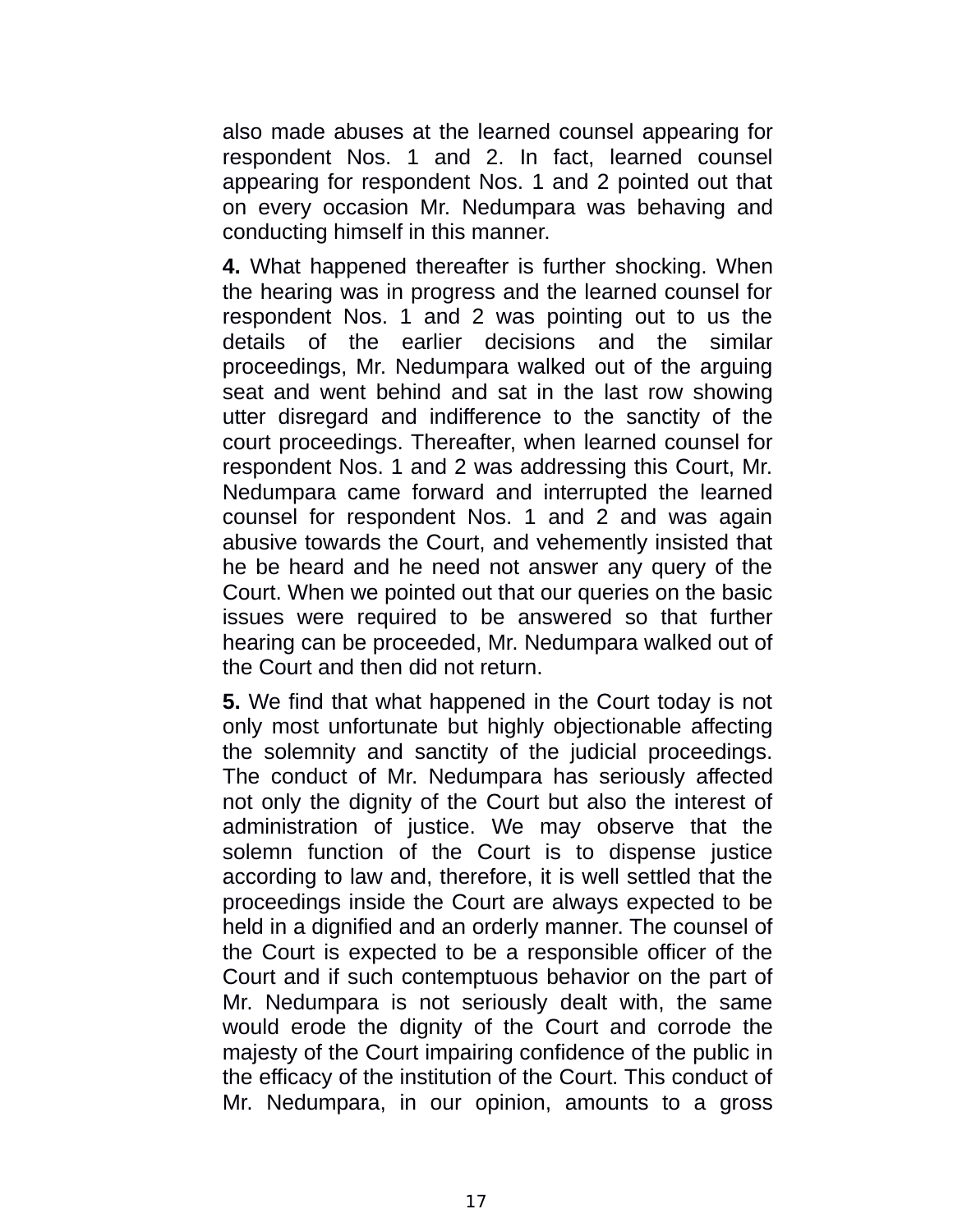contempt of the Court and, therefore, it is necessary that an action as per the provisions of the Contempt of Court Act, 1971 is initiated.

**6.** We, accordingly, issue notice to Mr. Mathew Nedumpara, Advocate under Article 215 of the Constitution of India and section 14 of the Contempt of Court Act, returnable after two weeks. Mr. Nedumpara is directed to show cause as to why action should not be taken against him under Article 215 of the Constitution of India and under the Contempt of Court Act on his conduct and behavior as noted by us above in detail."

7. Shri Nedumpara features in yet another order passed by a learned Single Judge of the Bombay High Court on 05.03.2018 in *Anand Agarwal and Anr. v. Vilas Chandrakant Gaonkar and Ors.*, Notice of Motion (L) No. 706 of 2017 in Commercial Suit No. 614 of

2017. The order states as follows:

"**1.** At this point of time, the Judiciary is mired in challenges of a very grave nature, perhaps like never before. It is being observed that there is, amongst some litigants and their Advocates, virtually no fear or hesitation in making false statements and misrepresentations before the Court, which should under any and all circumstances be dealt with the iron hand of the judiciary with zero tolerance for such blatantly unethical and mala-fide behaviour.

**2.** The dignity and respect of the Court along with its prescribed procedures is being unabashedly violated by certain litigants who are using foul and unfair means to demean and denounce the august Judiciary by making frivolous and baseless allegations against the Judges, and/or their opponents and their Advocates, with a view to rescind and back-track on solemn undertakings and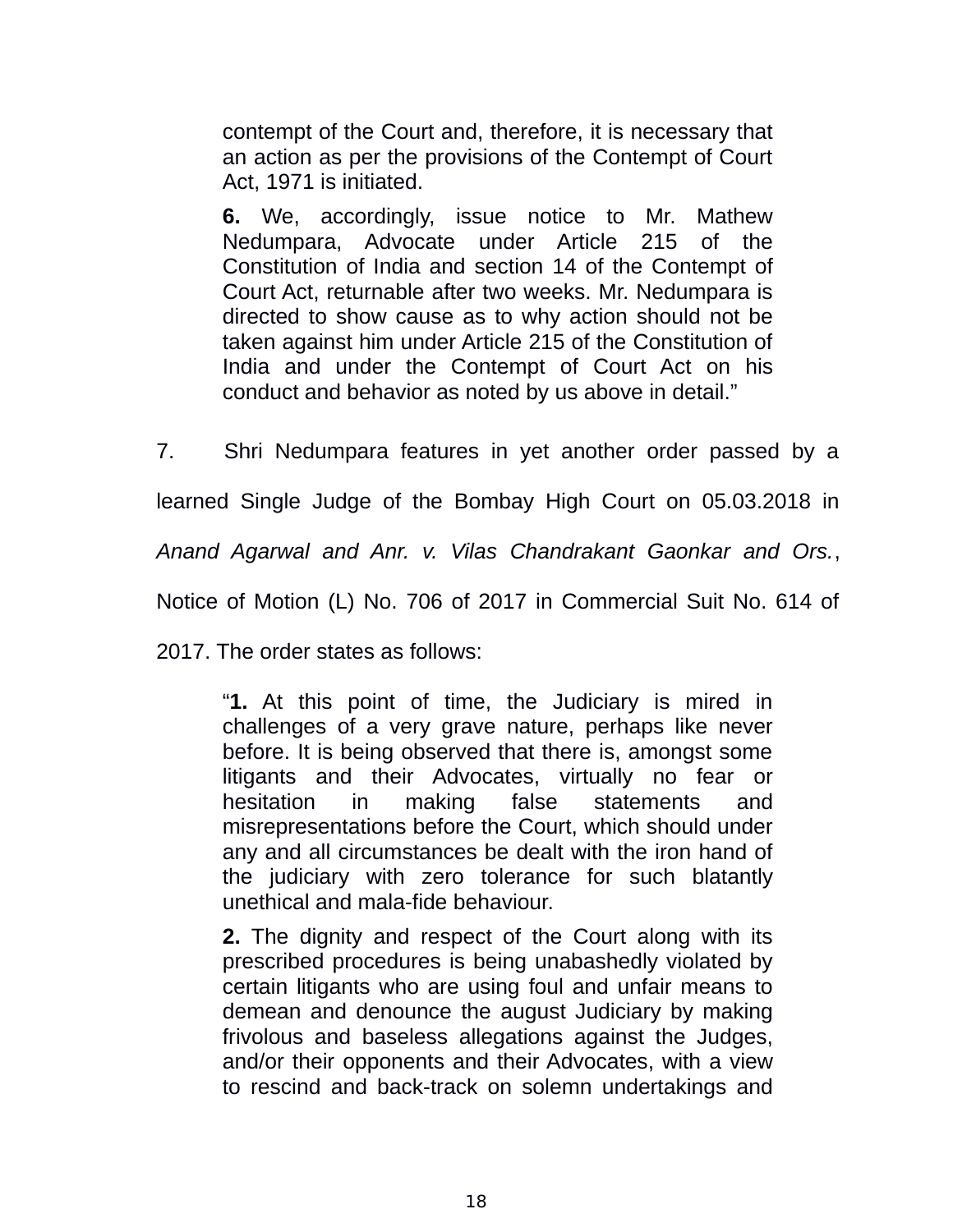statements earlier made in Court. This malicious *modus operandi* of certain dishonest litigants is absolutely unacceptable, as it seeks to subvert the very foundations of justice that the Judiciary is committed to uphold. With no merit in their case, and in a bid to avert an unfavourable order being passed against them, such dishonest litigants collude with their Advocates to use underhanded means to ensure favourable orders and their consequent success in litigation instituted or defended by them.

**3.** Certain Advocates sadly seem to have forgotten the code of ethics that enjoins upon all Advocates, that they are Officers of the Court first and Advocates of their clients only thereafter. It is anguishing to note that such Advocates facilitate the unethical misadventures of their clients, often encouraging their clients' dishonest practices, causing grave stress to the Judiciary, and unfortunately bringing the entire judicial system to disrepute. It has become a vicious and despicable cycle wherein dishonest litigants with malafide intentions seek out unethical Advocates, who for hefty fee and the lure of attracting similar new and unscrupulous clients, conveniently choose to disregard and/or forget all ethics and the code of conduct enjoined upon this august profession. It is with a heavy heart, that Courts at times note that clients have no hesitation in replacing good and honest Advocates, with unscrupulous ones, who go to any dishonest lengths, merely to secure favourable orders for their clients.

**4.** The present case and the conduct of the Defendant No. 1 / Applicant strongly affirms the aforesaid observations. The Defendant No.1 Shri Vilas Chandrakant Gaokar had throughout the hearing of his case, remained present and appeared before the Court with his Counsel as well as the Advocate on record. He took the assistance of this Court in resolving his issues pertaining to the Suit, gave undertakings in pursuance of it, obtained consent orders and also acted in consonance with the same. However, Defendant No.1 breached one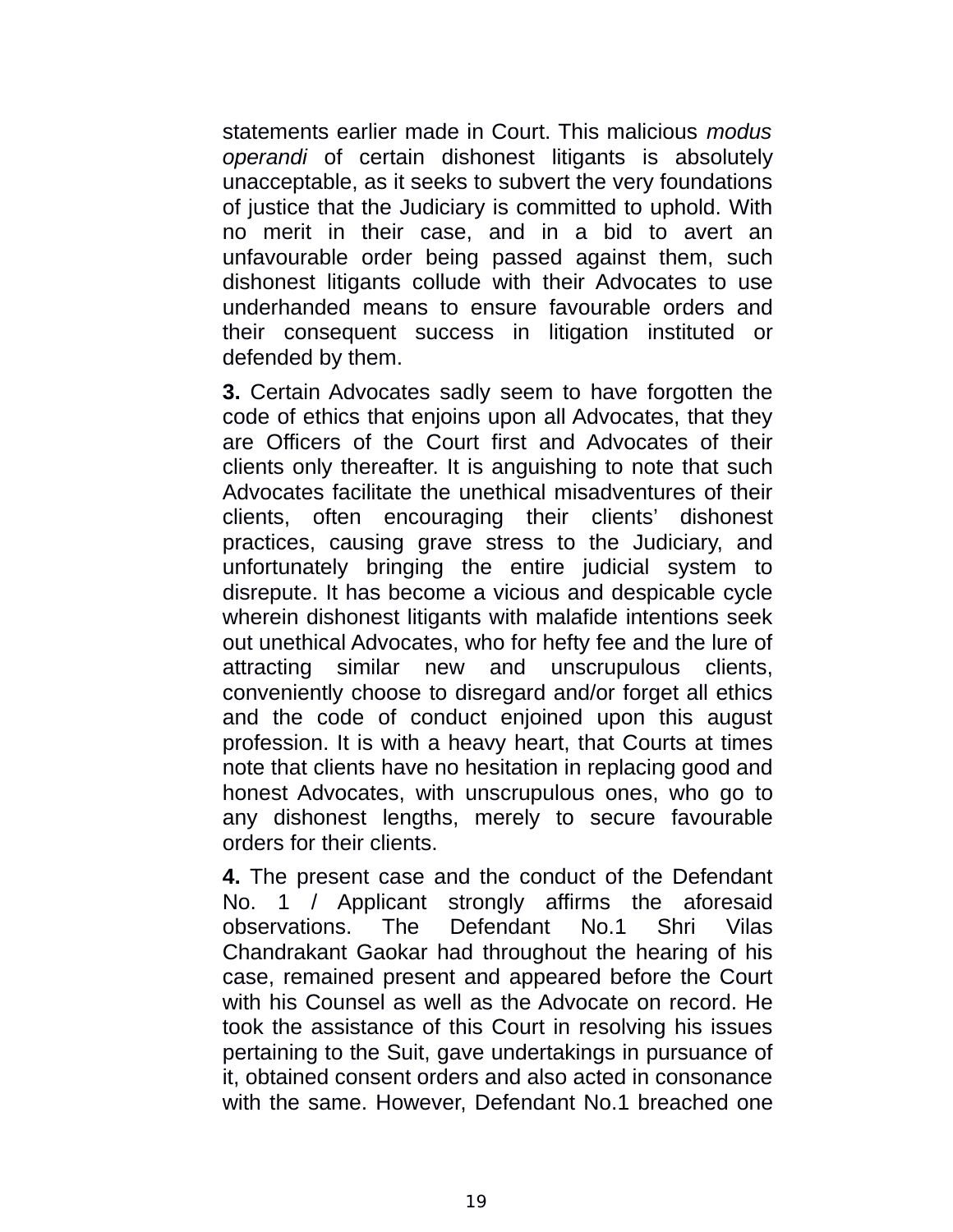of the undertaking given by him and being fully aware of the consequences thereof, he craftily and quickly changed his Advocates (who had already been previously changed) and briefed Counsel Mr. Mathew Nedumpara, who in turn advised him to file this Notice of Motion. In this Notice of Motion, he has stated that all the previous orders passed by this Court are null and void for reasons which are utterly false and dishonest to the knowledge of his client Shri Vilas Chandrakant Gaokar.

**5.** This malicious and mala-fide Notice of Motion sets out/alleges totally baseless and contemptible allegations against this Court, which are completely unacceptable and are a mere shenanigan to circumvent the action of contempt of Court. This reprehensible attempt at intimidating and manipulating this Court into not taking any action under the Law of Contempt calls for censure in the strongest terms. In an attempt to cover up the mala-fide intent, which is crystal clear and amply evident, the litigant Shri Vilas Chandrakant Gaokar dishonestly/falsely reiterates in the Application that he holds the Court in the highest esteem and respects its integrity. It will not be out of place to mention here that in an earlier matter before me, in which Mr. Mathew Nedumpurra appeared for one of the parties, he, after repeatedly reiterating that he holds the Court in the highest esteem and respects its integrity, had proceeded to pray that I recuse myself from all the matters in which he appears. That Application was, however, rejected by a detailed Judgment dated 23rd December, 2014, reported in *2015 (2) Bom. C.R. 247*.

**6.** Therefore, such unethical and unacceptable behaviour needs to be met with the iron hand of the Court. The Courts must tackle all such unethical conduct fearlessly by taking stern action against litigants, and if need be their unethical Advocates as well. A failure to do so, will result in seriously jeopardising the Judiciary and will erode the Rule of Law, which is absolutely integral to the justice system in the country. The Courts must act swiftly and firmly, without getting intimidated by false and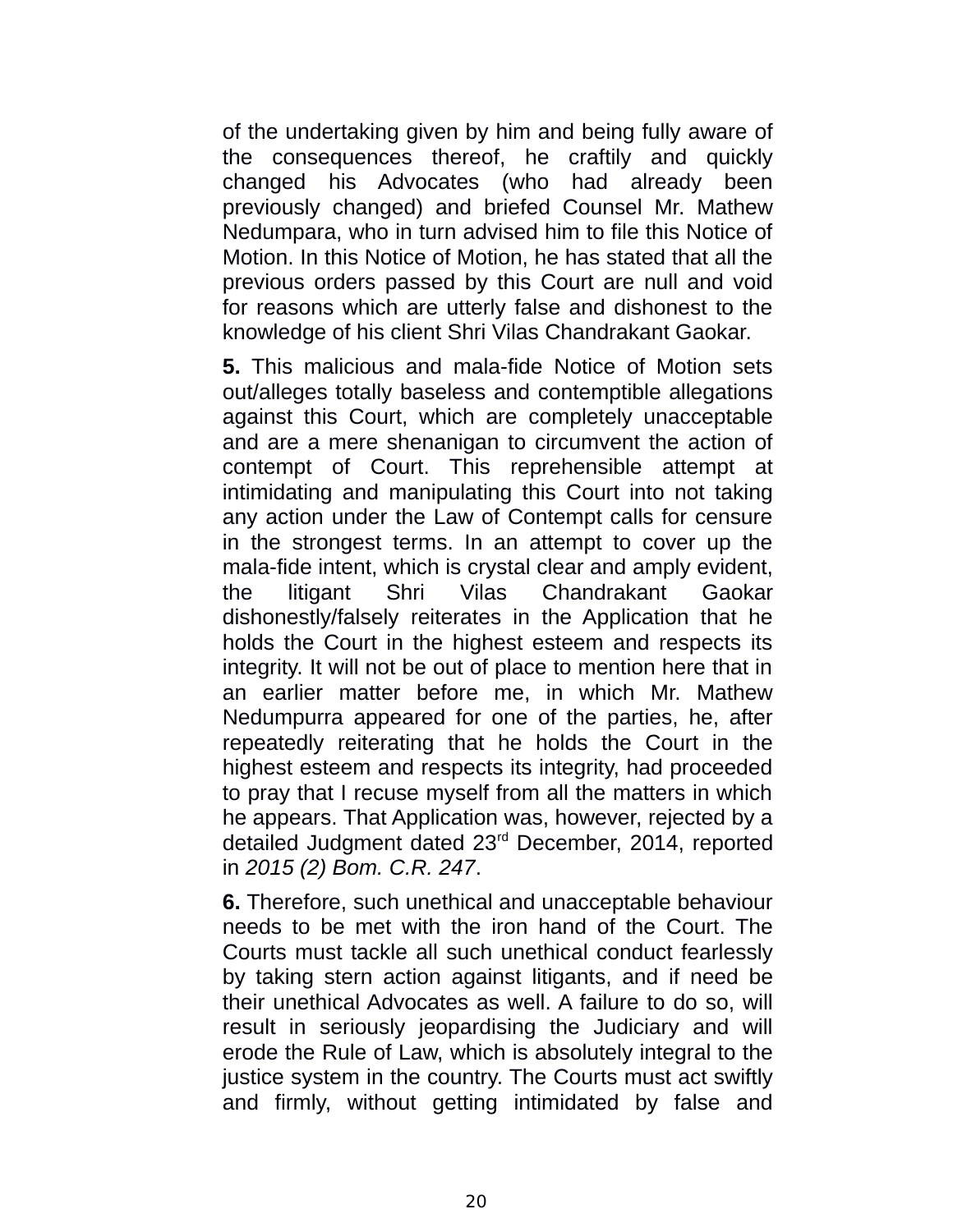frivolous charges, and utterly baseless, malicious and dishonest allegations that are levelled against the Judges."

#### xxx xxx xxx

"**18.** …… Again, the Defendant No.1 being aware that he has made false and incorrect statements in the Affidavit in support of his above Notice of Motion and his earlier Advocates will not support his dishonest stand, has changed his Advocates and dishonestly contended, through Mr. Mathew Nedumpara, that it was at the instance of the Plaintiffs that this Court recorded that by consent the matter be treated as part-heard, and that he had not given his consent. Though it is true that my regular assignment from June, 2017 did not pertain to commercial matters, a statement showing the disposal of the 30 matters finally disposed of and the balance matters which were heard and treated as part-heard by me, by consent of the parties was prepared by the Section Officer, Statistics Department which was subsequently handed over to the Registrar, Judicial-I, who forwarded the same to the Learned Chief Justice. In the said statement forwarded to the Learned Chief Justice, even the dates fixed by me for hearing of the matters treated as part-heard, including the dates fixed in the above matter after reopening of the Court on  $5<sup>th</sup>$ June, 2017, are also mentioned. After the Court reopened, Defendant Nos. 1 to 5, along with their Advocates, appeared before me on 12 different dates of hearing and several orders were passed by me in the matters without any party or the Advocates representing them making any grievance. As stated earlier, it is only when the Defendant No. 1 wanted to wriggle out of his undertakings that he discharged his earlier Advocates who were aware of the true and correct facts in the matter and instead briefed Mrs. Rohini Amin and Mr. Mathew Nedumpara to make the above Application, by suppressing facts, and on grounds which are false and dishonest to his knowledge.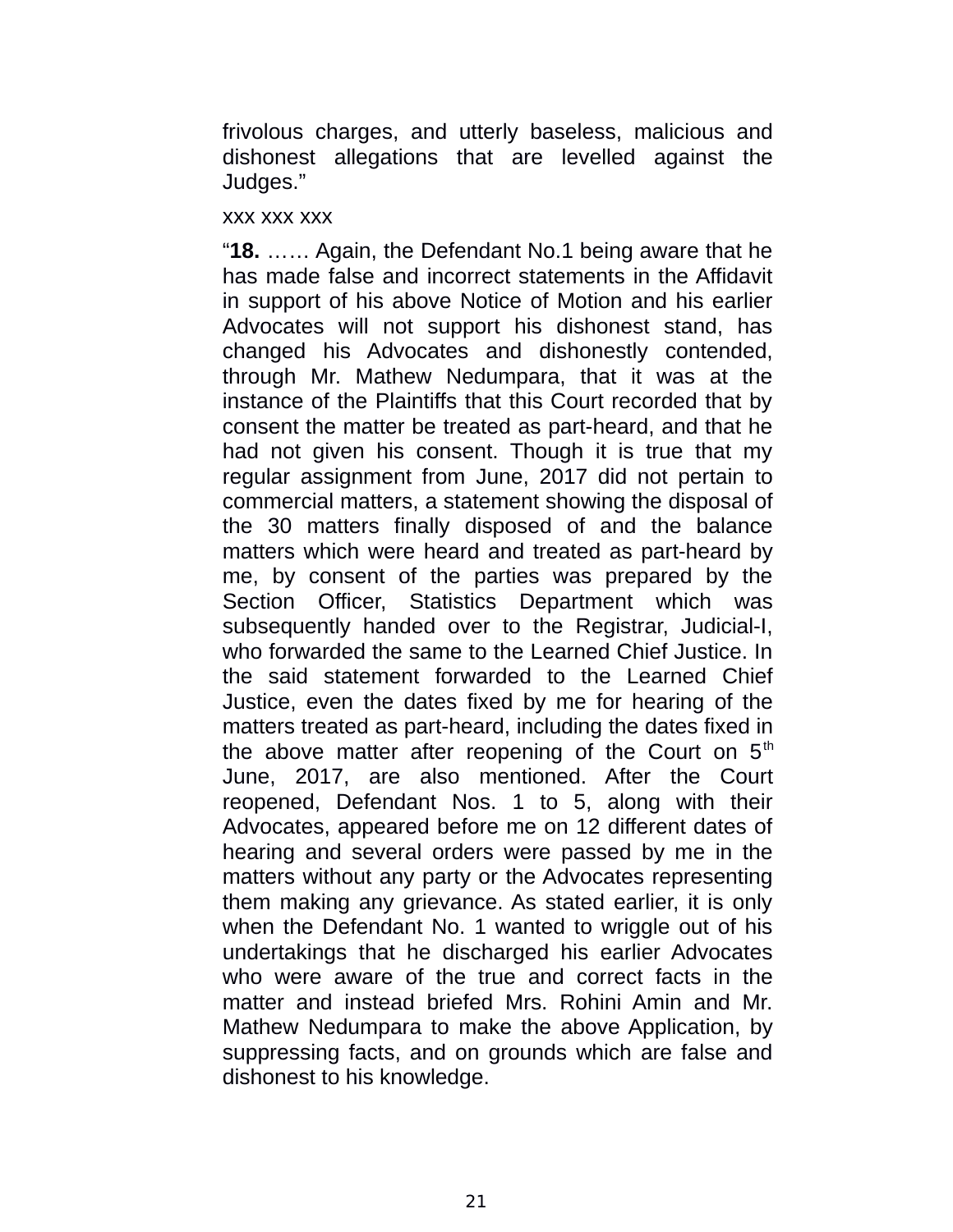19. After the Order dated 26<sup>th</sup> April, 2017, was served on Defendant Nos. 1 to 5, the manner in which the matter has progressed is set out in detail by the Plaintiffs in their Affidavit-in-Reply and in their submissions at the hearing of this Notice of Motion. The same is referred to hereinafter. It is pertinent to note that Defendant No. 1 has in his Rejoinder reiterated his allegations and made a general denial, but has not specifically dealt with the facts set out in the Affidavit in Reply. Even during his arguments Mr. Nedumpara has not submitted that what is stated by the Plaintiffs in the Affidavit in Reply is incorrect."

#### xxx xxx xxx

"**49.** As set out hereinabove, Defendant No. 1 was conscious of the fact that all the allegations made by him are false and incorrect. He was well aware that his earlier Advocate will not be a party to his dishonest design of making allegations against the Court only because he was wanting to wriggle out of his undertakings recorded in the Order dated  $12<sup>th</sup>$  May, 2017. He therefore, changed his Advocate and briefed Mr. Mathew Nedumpara to appear on his behalf in the above Notice of Motion, making false and scandalous allegations against this Court.

**50.** In view of the facts and circumstances narrated hereinabove, the case laws relied upon by Mr. Nedumpara does not assist him in any way. As held in the decisions of the Hon'ble Supreme Court and this Court, set out hereinabove, the undertakings given by Defendant No. 1 are binding on him and he is estopped from going back on the same.

**51.** In view thereof, the following Order is passed:

(i) The above Notice of Motion is dismissed.

(ii) The Defendant No. 1 is directed to pay exemplary costs of Rs.10 Lacs to the Plaintiffs within a period of two weeks from today."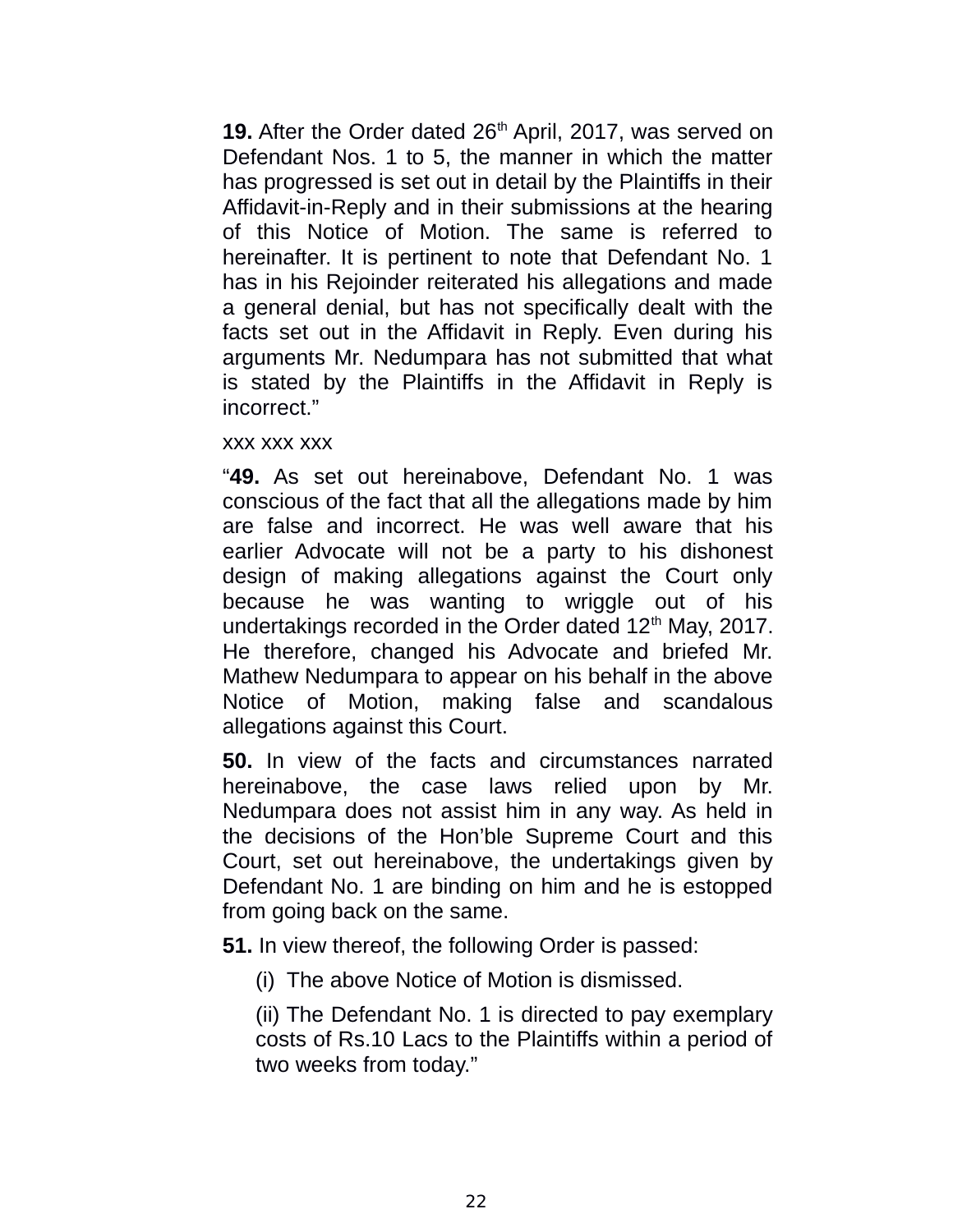8. The result of this order was that Shri Nedumpara felt emboldened enough to file a writ petition, being Writ Petition (L) No. 1180 of 2018, in his own name against the Single Judge of the Bombay High Court who passed this order, the said Single Judge being arrayed as the sole respondent in the said petition. The prayers in the said petition are set out in paragraph 2 of the order dated 26.07.2018. The petition was dismissed holding that it was not maintainable. Paragraph 2 of the said petition reads as follows:

"**2.** The learned Judge (respondent herein) who has taken up the said Notice of Motion, vide Judgment pronounced on 05/03/2018 rejected the Motion moved by said Vilas Gaokar by imposing exemplary costs of Rs. 10,00,000/- on the said Vilas Gaokar. However, while rejecting the Notice of Motion, the learned Judge made certain observations about the petitioner which according to the petitioner are prejudicial. In the circumstances, the petitioner has filed this petition under Article 226 of the Constitution of India seeking following reliefs:

*a. To declare that the citizen whose fundamental rights are infringed by a judicial order is entitled to all legal remedies, common law, equitable and declaratory, compensation and damages, so too, even criminal action like such infringement at the hands of legislature, executive and fellow citizens, and to assume otherwise will render part III of the Constitution nugatory.* 

*b. In the event of prayer (a) above being granted in favour of the Petitioner, he is entitled to initiate civil and even criminal proceedings against Respondent no. 1 (though the*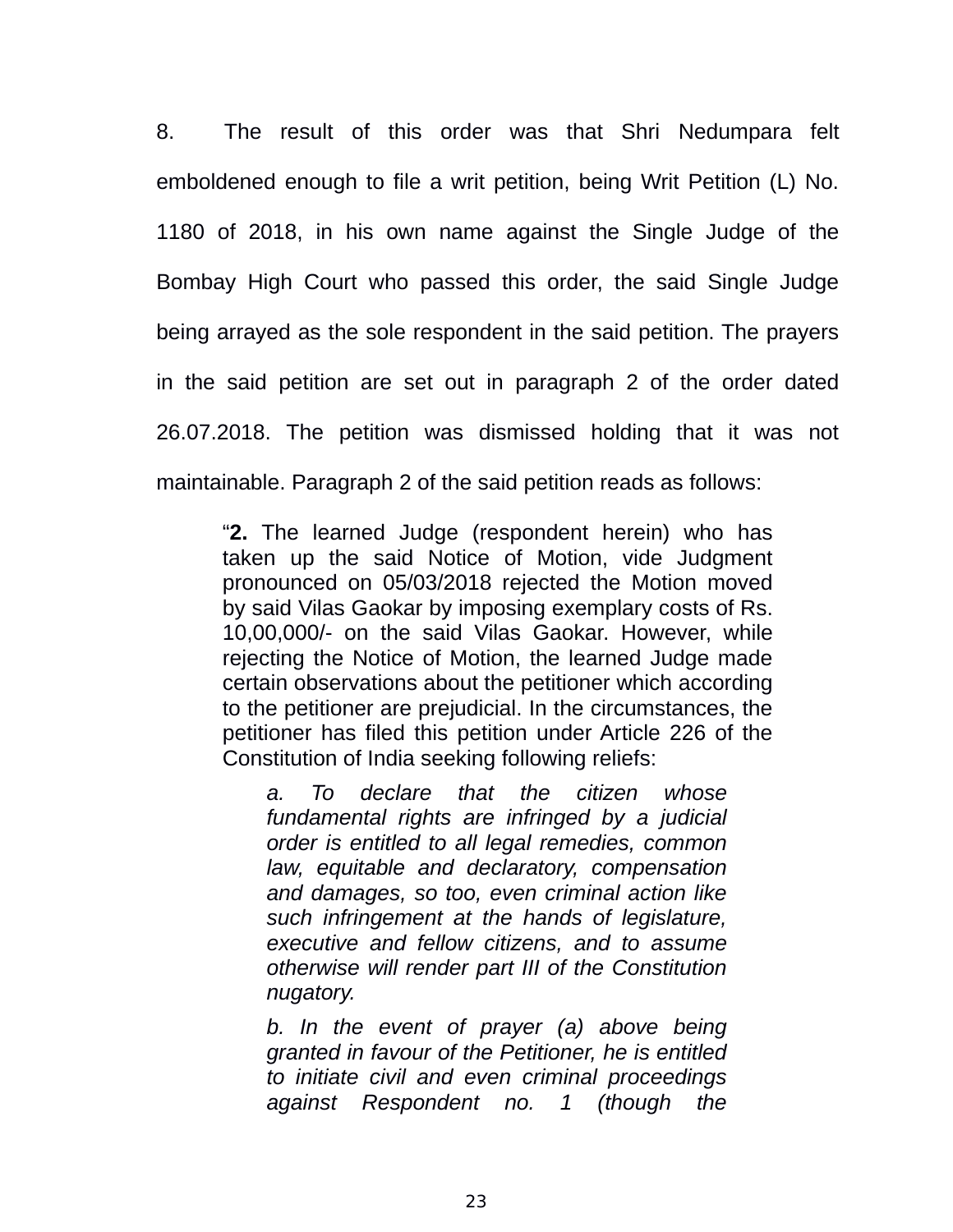*Petitioner intends to institute no criminal proceedings) in as much as the observations of Justice Kathawalla, one rendered behind his back is exfacie false and defamatory, even assuming that the said observations were made without any ulterior or malicious intentions.* 

*c. To declare that no distinction can be made between subordinate judiciary and superior judiciary in so far as the prohibition contained in Article 13 (2) of the Constitution is concerned and that the superior judiciary also falls within the ambit of "State" under Article 12 just like the subordinate judiciary.*

*d. To grant compensation of Re. 1/- as damages, though the damage suffered by the Petitioner by virtue of the Order at Exhibit A, dated 05.03.2018 at the hands of Justice Kathawalla is irreparable and cannot be adequately compensated in terms of money.* 

*e. Without prejudice to the reliefs (a) to (d) above and in furtherance thereof relegate the Petitioner to the civil court for the enforcement of the remedies vested in him, his fundamental rights being violated by virtue of Ex P1 at the hands of Justice Kathawalla, Respondent no. 1 above.* 

*f. Any other order as this Hon'ble Court may deem fit in the interest of justice.*"

It is clear that prayers (b), (d), and (e) are clearly contemptuous, and an attempt to bring the administration of justice by a premier High Court of this country to a grinding halt. If lawyers can be bold enough to file writ petitions against judges of a High Court on observations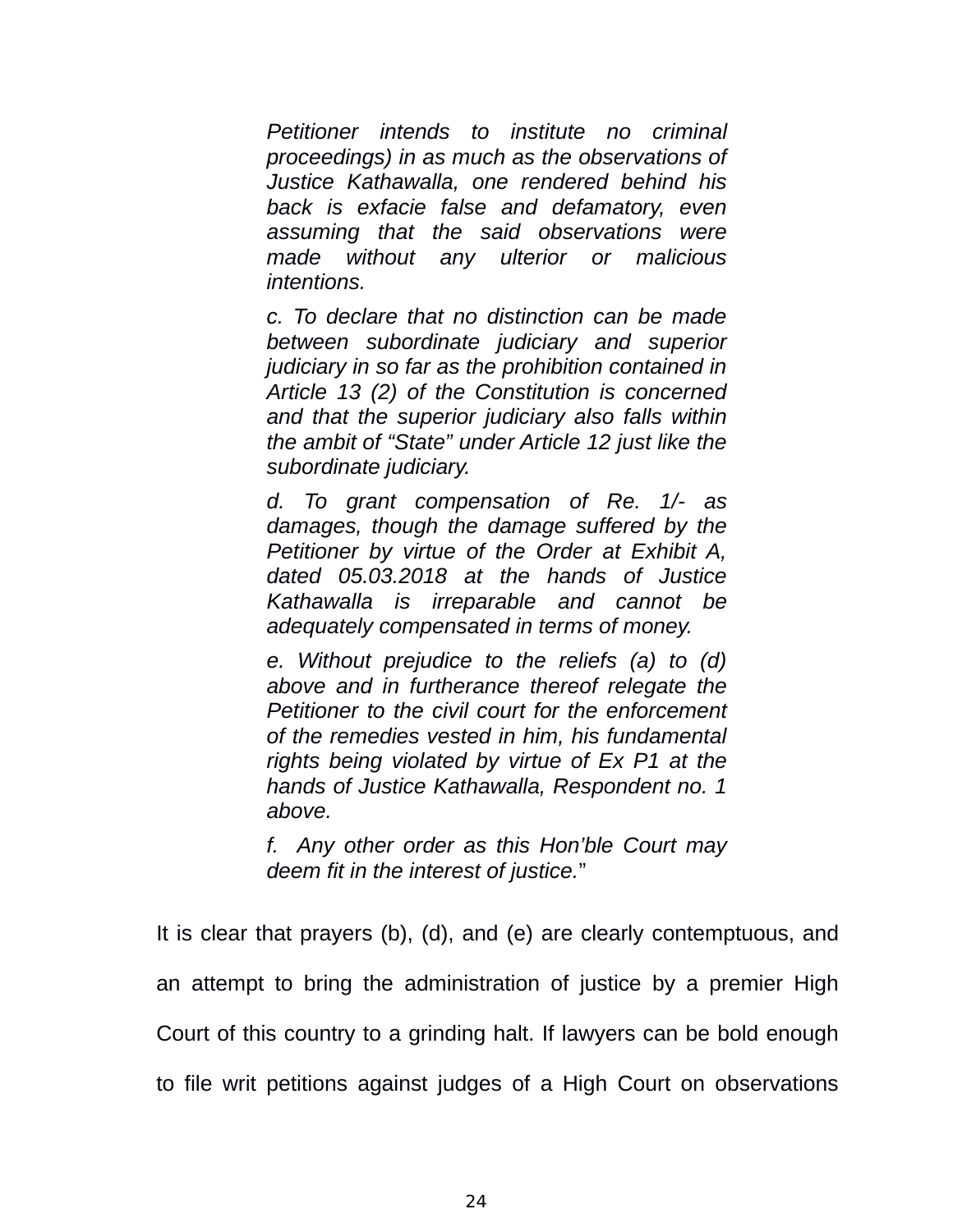judicially made by a Judge of the High Court, the very independence of the judiciary itself comes under threat. Given the course of behaviour of Shri Nedumpara before Tribunals, the Bombay High Court, and this Court, it is clear that the said advocate has embarked on a course of conduct which is calculated to defeat the administration of justice in this country.

9. When contempt is committed in the face of the Court, judges' hands are not tied behind their backs. The majesty of this Court as well as the administration of justice both demand that contemptuous behavior of this kind be dealt with sternly. An early judgment of this Court in *Sukhdev Singh Sodhi v. Chief Justice S. Teja Singh*, 1954 SCR 454 proceeded cautiously, but made it clear that where a judge is personally attacked, it would be proper for the judge to deal with the matter himself, in cases of contempt in the face of the Court. This Court stated the law thus:

"We wish however to add that though we have no power to order a transfer in an original petition of this kind we consider it desirable on general principles of justice that a judge who has been personally attacked should not as far as possible hear a contempt matter which, to that extent, concerns him personally. It is otherwise when the attack is not directed against him personally. We do not lay down any general rule because there may be cases where that is impossible, as for example in a court where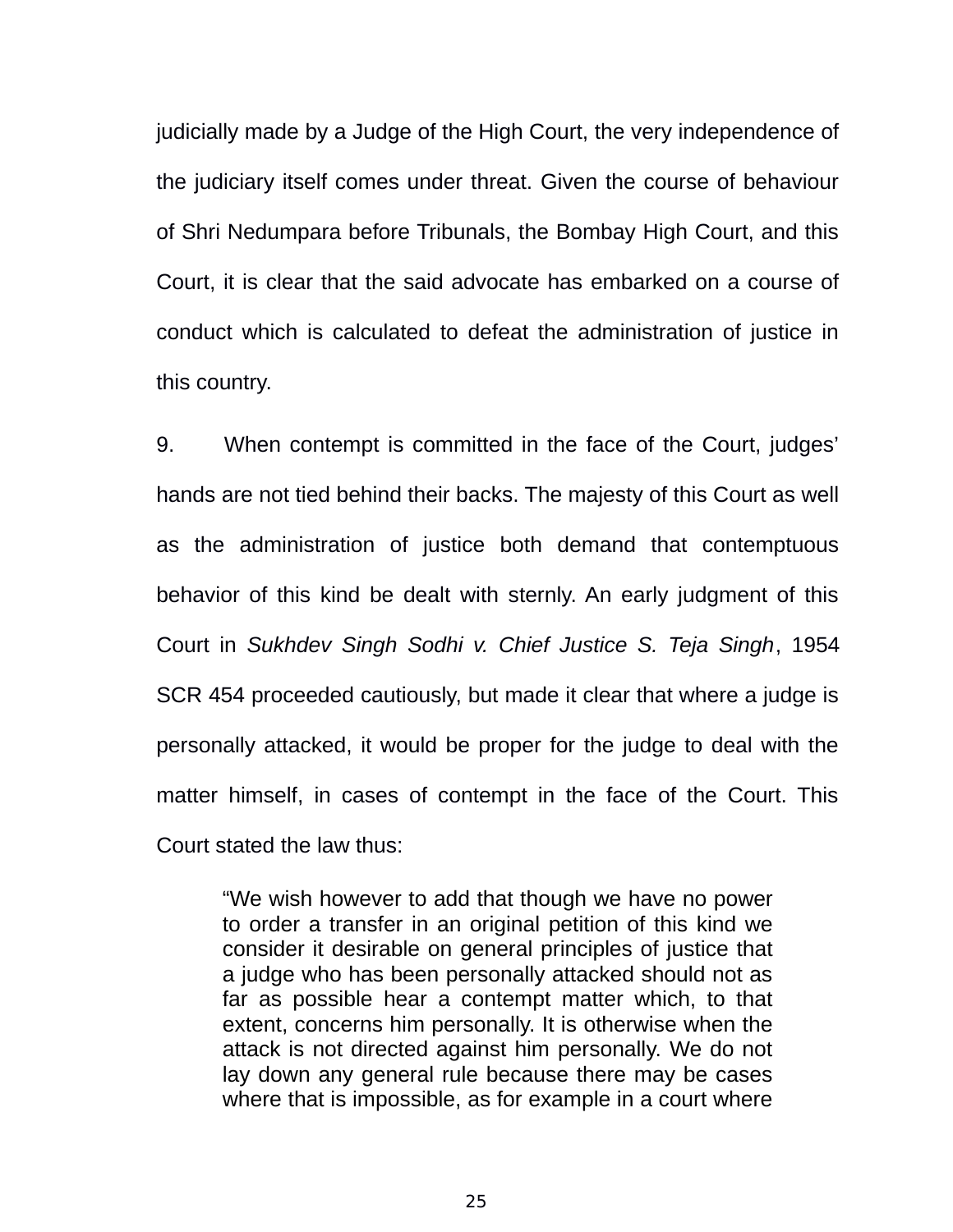there is only one judge or two and both are attacked. Other cases may also arise where it is more convenient and proper for the Judge to deal with the matter himself, as for example in a contempt *in facie curiae*. All we can say is that this must be left to the good sense of the judges themselves who, we are confident, will comfort themselves with that dispassionate dignity and decorum which befits their high office and will bear in mind the oft quoted maxim that justice must not only be done but must be seen to be done by all concerned and most particularly by an accused person who should always be given, as far as that is humanly possible, a feeling of confidence that he will receive a fair, just and impartial trial by Judges who have no personal interest or concern in his case."

> (at pp. 464-465) (emphasis supplied)

10. In *Leila David (2) v. State of Maharashtra*, (2009) 4 SCC 578,

two learned Judges differed on whether contempt in the face of the Court can be dealt with summarily, without any need of issuing notice to the contemnors, and whether punishment can be inflicted upon them there and then. Pasayat, J. held that this is, indeed, the duty of the Court. Ganguly, J. differed. A three-Judge Bench of this Court, in *Leila David (6) v. State of Maharashtra*, (2009) 10 SCC 337, settled the law, making it clear that Pasayat, J.'s view was the correct view in law. This Court held:

"**28.** As far as the suo motu proceedings for contempt are concerned, we are of the view that Arijit Pasayat, J. was well within his jurisdiction in passing a summary order,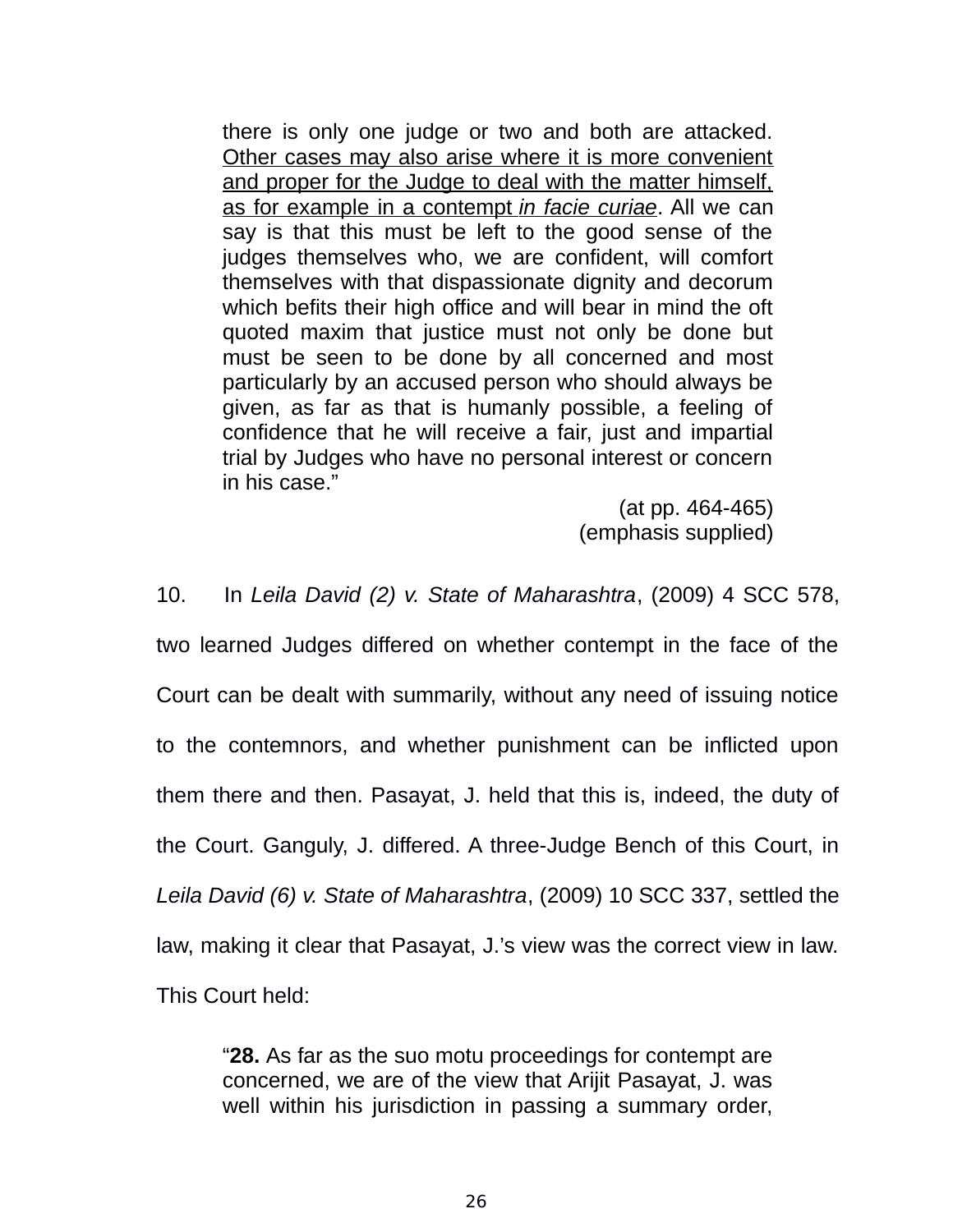having regard to the provisions of Articles 129 and 142 of the Constitution of India. Although, Section 14 of the Contempt of Courts Act, 1971, lays down the procedure to be followed in cases of criminal contempt in the face of the court, it does not preclude the court from taking recourse to summary proceedings when a deliberate and wilful contumacious incident takes place in front of their eyes and the public at large, including Senior Law Officers, such as the Attorney General for India who was then the Solicitor General of India.

**29.** While, as pointed out by Ganguly, J., it is a statutory requirement and a salutary principle that a person should not be condemned unheard, particularly in a case relating to contempt of court involving a summary procedure, and should be given an opportunity of showing cause against the action proposed to be taken against him/her, there are exceptional circumstances in which such a procedure may be discarded as being redundant.

**30.** The incident which took place in the courtroom presided over by Pasayat, J. was within the confines of the courtroom and was witnessed by a large number of people and the throwing of the footwear was also admitted by Dr. Sarita Parikh, who without expressing any regret for her conduct stood by what she had done and was supported by the other contemnors. In the light of such admission, the summary procedure followed by Pasayat, J. cannot be faulted."

#### xxx xxx xxx

"**35.** Section 14 of the Contempt of Courts Act no doubt contemplates issuance of notice and an opportunity to the contemnors to answer the charges in the notice to satisfy the principles of natural justice. However, where an incident of the instant nature takes place within the presence and sight of the learned Judges, the same amounts to contempt in the face of the Court and is required to be dealt with at the time of the incident itself. This is necessary for the dignity and majesty of the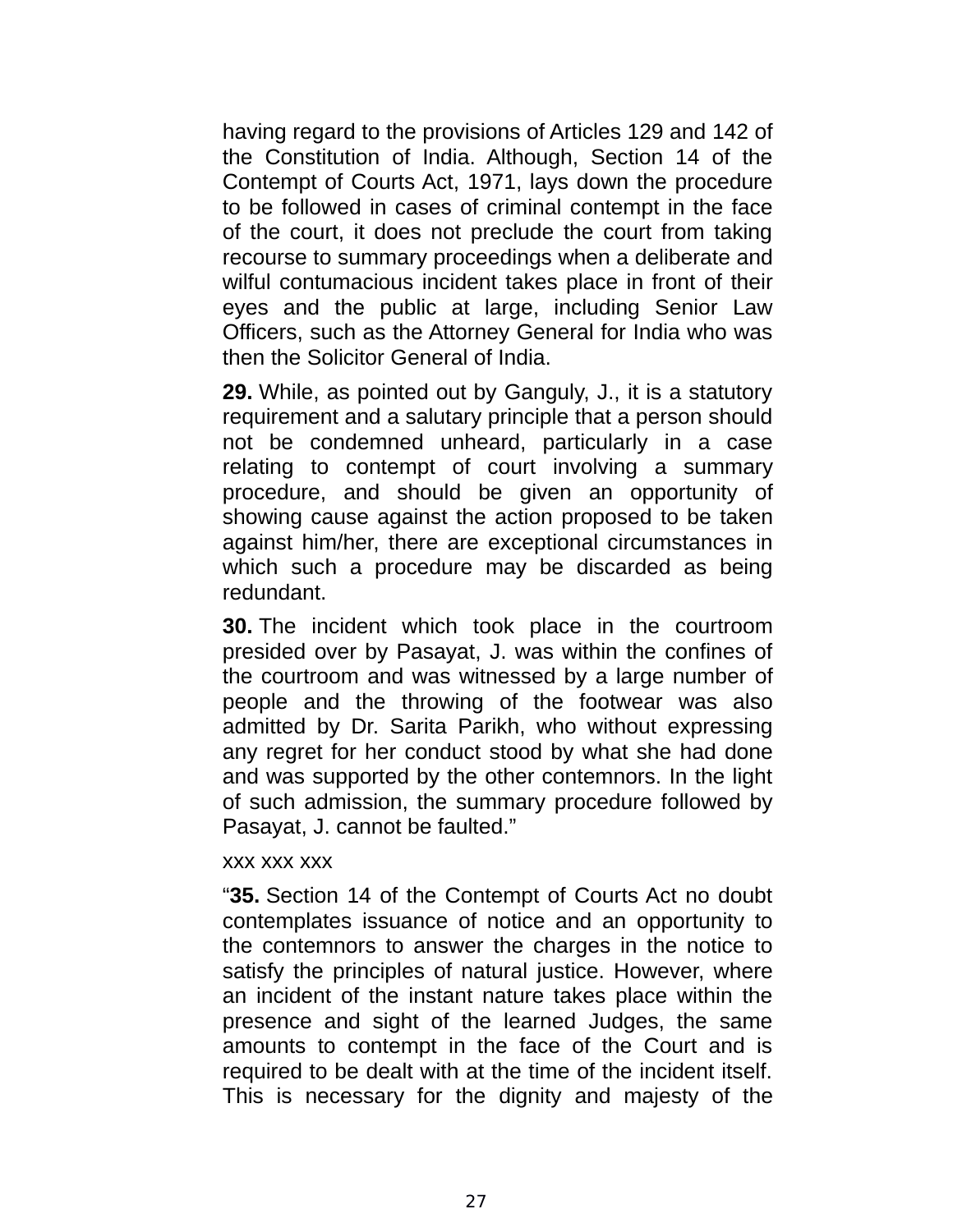courts to be maintained. When an object, such as a footwear, is thrown at the Presiding Officer in a court proceeding, the object is not to merely scandalise or humiliate the Judge, but to scandalise the institution itself and thereby lower its dignity in the eyes of the public."

11. *Leila David (6)* (supra) has been followed in *Ram Niranjan Roy*

*v. State of Bihar & Ors.*, (2014) 12 SCC 11 thus:

"**16.** Thus, when contempt is committed in the face of the High Court or the Supreme Court to scandalise or humiliate the Judge, instant action may be necessary. If the courts do not deal with such contempt with strong hand, that may result in scandalising the institution thereby lowering its dignity in the eyes of the public. The courts exist for the people. The courts cherish the faith reposed in them by people. To prevent erosion of that faith, contempt committed in the face of the court need a strict treatment. The appellant, as observed by the High Court was not remorseful. He did not file any affidavit tendering apology nor did he orally tell the High Court that he was remorseful and he wanted to tender apology. Even in this Court he has not tendered apology. Therefore, since the contempt was gross and it was committed in the face of the High Court, the learned Judges had to take immediate action to maintain honour and dignity of the High Court. There was no question of giving the appellant any opportunity to make his defence. This submission of the appellant must, therefore, be rejected."

12. In *R.K. Anand v. Delhi High Court*, (2009) 8 SCC 106, a three-

Judge Bench of this Court examined the law and stated that a direction prohibiting the advocate from appearing in a Court for a specified period was a punishment that could be imposed in the contempt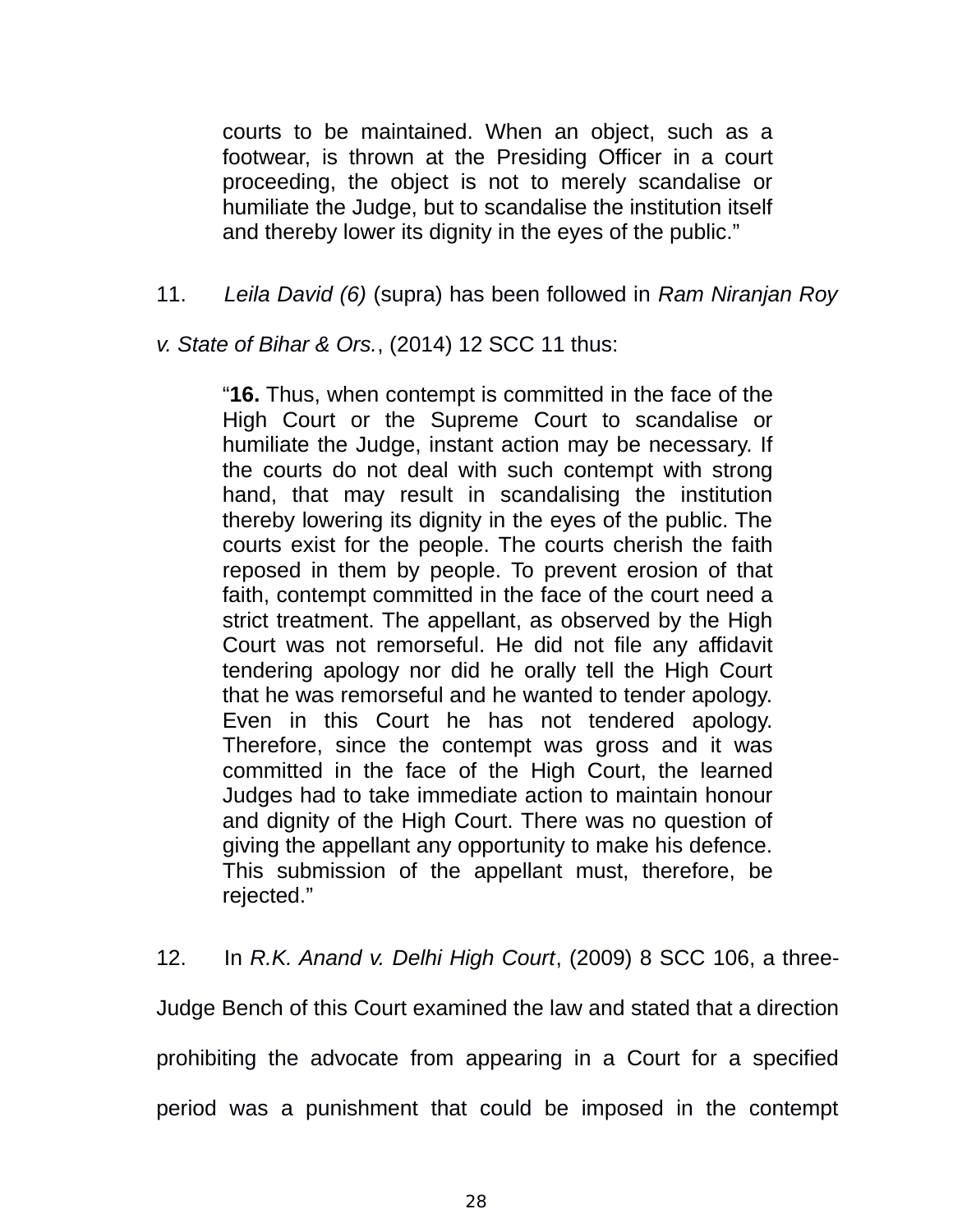jurisdiction. After examining the judgments on the point, this Court held:

"**238.** In *Supreme Court Bar Assn.* [(1998) 4 SCC 409] the direction prohibiting an advocate from appearing in court for a specified period was viewed as a total and complete denial of his right to practise law and the bar was considered as a punishment inflicted on him. [Though in para 80 of *Supreme Court Bar Assn. case*  $[(1998)$  4 SCC 409, as seen earlier (in para 230 herein), there is an observation that in a given case it might be possible for this Court or the High Court, to prevent the contemnor advocate to appear before it till he purges himself of the contempt.] In *Ex. Capt. Harish Uppal* [(2003) 2 SCC 45] it was seen not as punishment for professional misconduct but as a measure necessary to regulate the court's proceedings and to maintain the dignity and orderly functioning of the courts. We may respectfully add that in a given case a direction disallowing an advocate who is convicted of criminal contempt from appearing in court may not only be a measure to maintain the dignity and orderly functioning of the courts but may become necessary for the selfprotection of the court and for preservation of the purity of court proceedings. Let us, for example, take the case where an advocate is shown to have accepted money in the name of a judge or on the pretext of influencing him; or where an advocate is found tampering with the court's record; or where an advocate is found actively taking part in faking court orders (fake bail orders are not unknown in several High Courts!); or where an advocate has made it into a practice to browbeat and abuse judges and on that basis has earned the reputation to get a case transferred from an "inconvenient" court; or where an advocate is found to be in the habit of sending unfounded and unsubstantiated allegation petitions against judicial officers and judges to the superior courts. Unfortunately, these examples are not from imagination.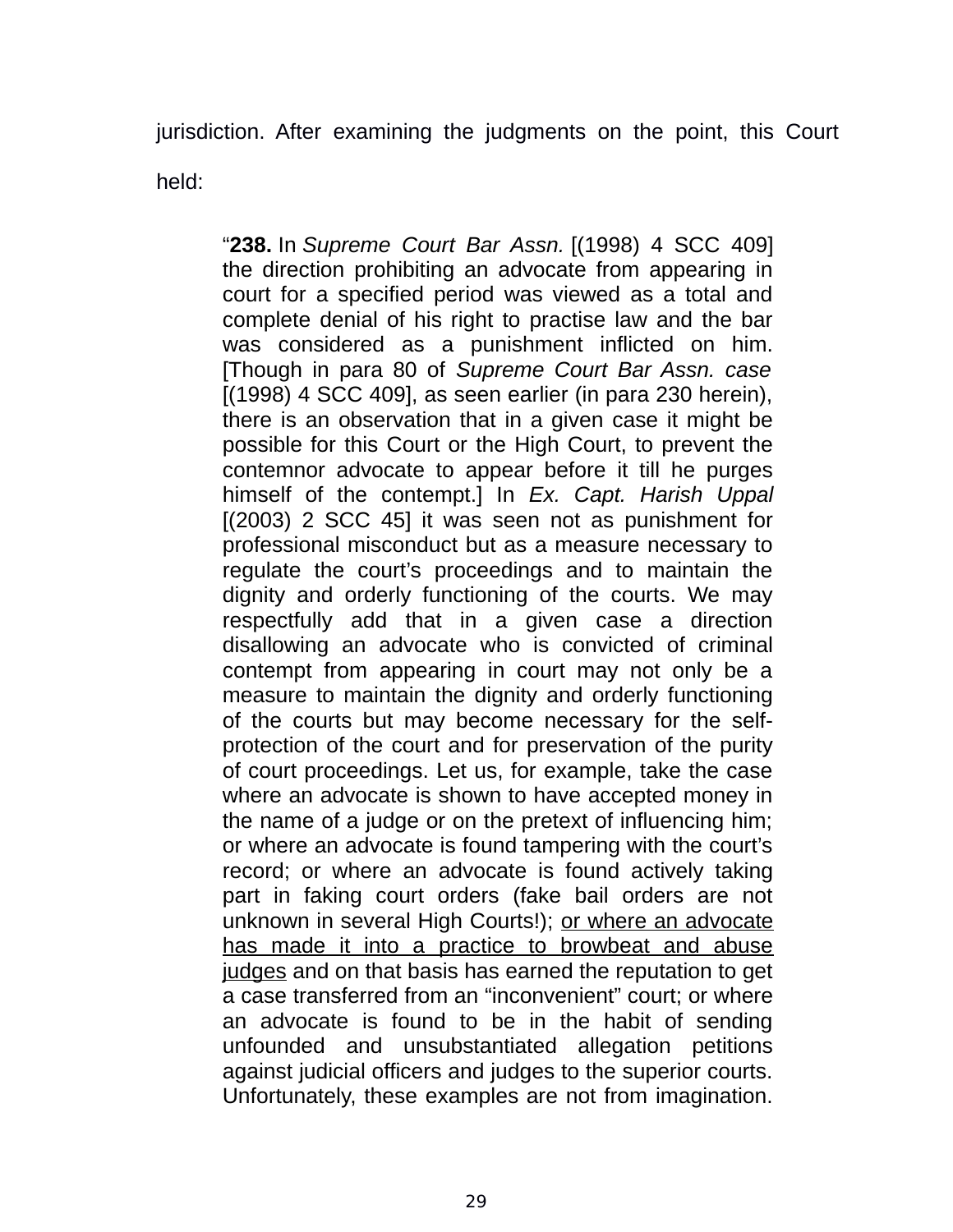These things are happening more frequently than we care to acknowledge.

**239.** We may also add that these illustrations are not exhaustive but there may be other ways in which a malefactor's conduct and actions may pose a real and imminent threat to the purity of court proceedings, cardinal to any court's functioning, apart from constituting a substantive offence and contempt of court and professional misconduct. In such a situation the court does not only have the right but it also has the obligation cast upon it to protect itself and save the purity of its proceedings from being polluted in any way and to that end bar the malefactor from appearing before the courts for an appropriate period of time.

**240.** It is already explained in *Ex. Capt. Harish Uppal*  $[(2003)$  2 SCC 45] that a direction of this kind by the Court cannot be equated with punishment for professional misconduct. Further, the prohibition against appearance in courts does not affect the right of the lawyer concerned to carry on his legal practice in other ways as indicated in the decision. We respectfully submit that the decision in *Ex. Capt. Harish Uppal* v. *Union of India* [(2003) 2 SCC 45] places the issue in correct perspective and must be followed to answer the question at issue before us."

(emphasis supplied)

13. Conduct of this kind deserves punishment which is severe.

Though we could have punished Shri Nedumpara by this order itself, in

the interest of justice, we issue notice to Shri Nedumpara as to the

punishment to be imposed upon him for committing contempt in the

face of the Court. Notice returnable within two weeks from today.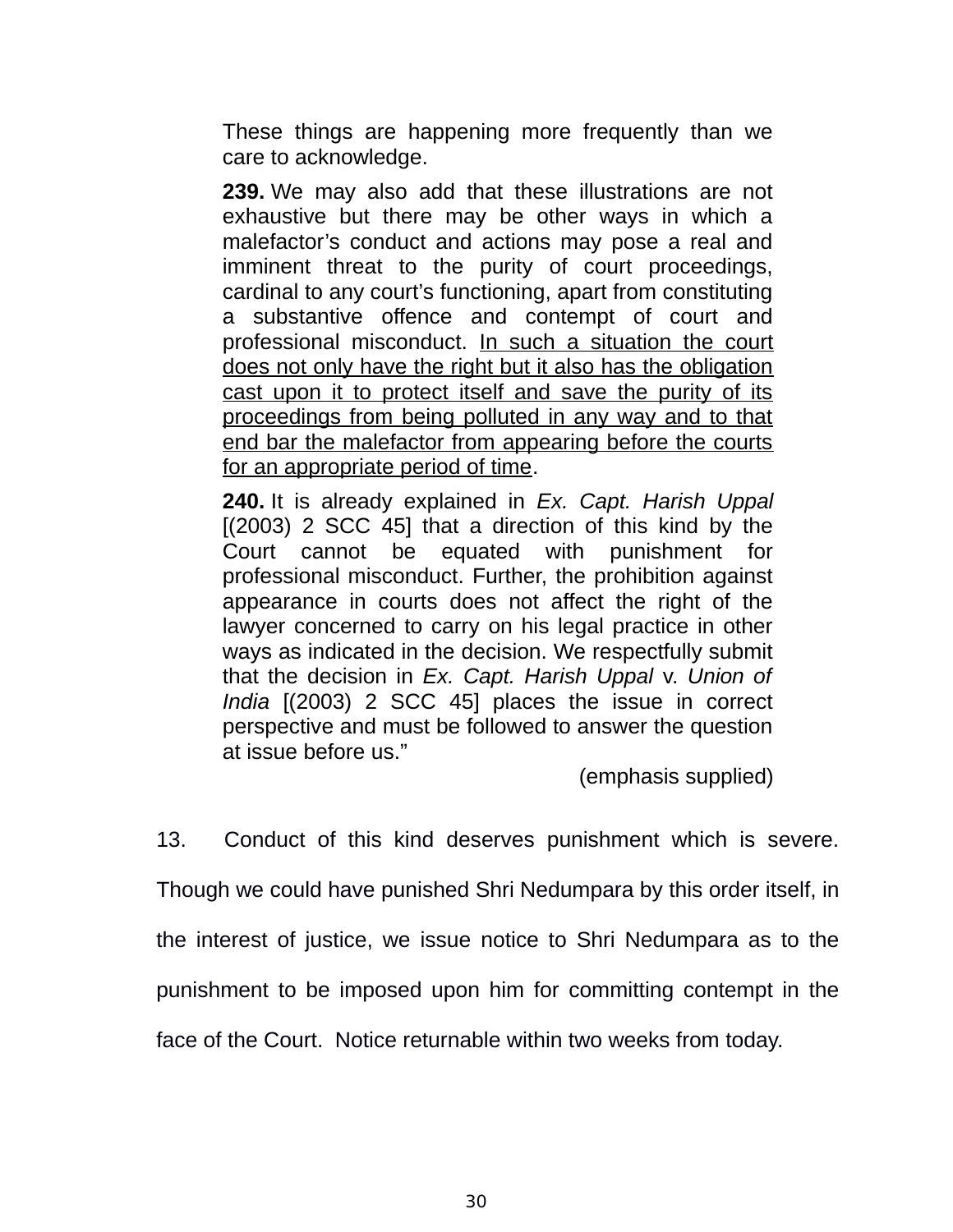14. This judgment is to be circulated to the Chief Justice of every High Court in this country, the Bar Council of India, and the Bar Council of Kerala, through the Secretary General, within a period of four weeks from today.

15. Insofar as the Writ Petition is concerned, the Writ Petition, in essence, seeks a second review of our judgment reported in *Indira Jaising v. Supreme Court of India through Secretary General and Ors.*, (2017) 9 SCC 766. Even otherwise, it is settled law that an Article 32 petition does not lie against the judgment of this Court. We are also of the view that Section 16(2) of the Advocates Act, 1961 is a provision which cannot be said to be unconstitutional and the designation of Senior Advocate cannot be as a matter of bounty or as a matter of right.

16. For these reasons, the Writ Petition stands dismissed.

**…………….......................... J. (ROHINTON FALI NARIMAN)**

**............................................ J. (VINEET SARAN)**

**New Delhi; March 12, 2019.**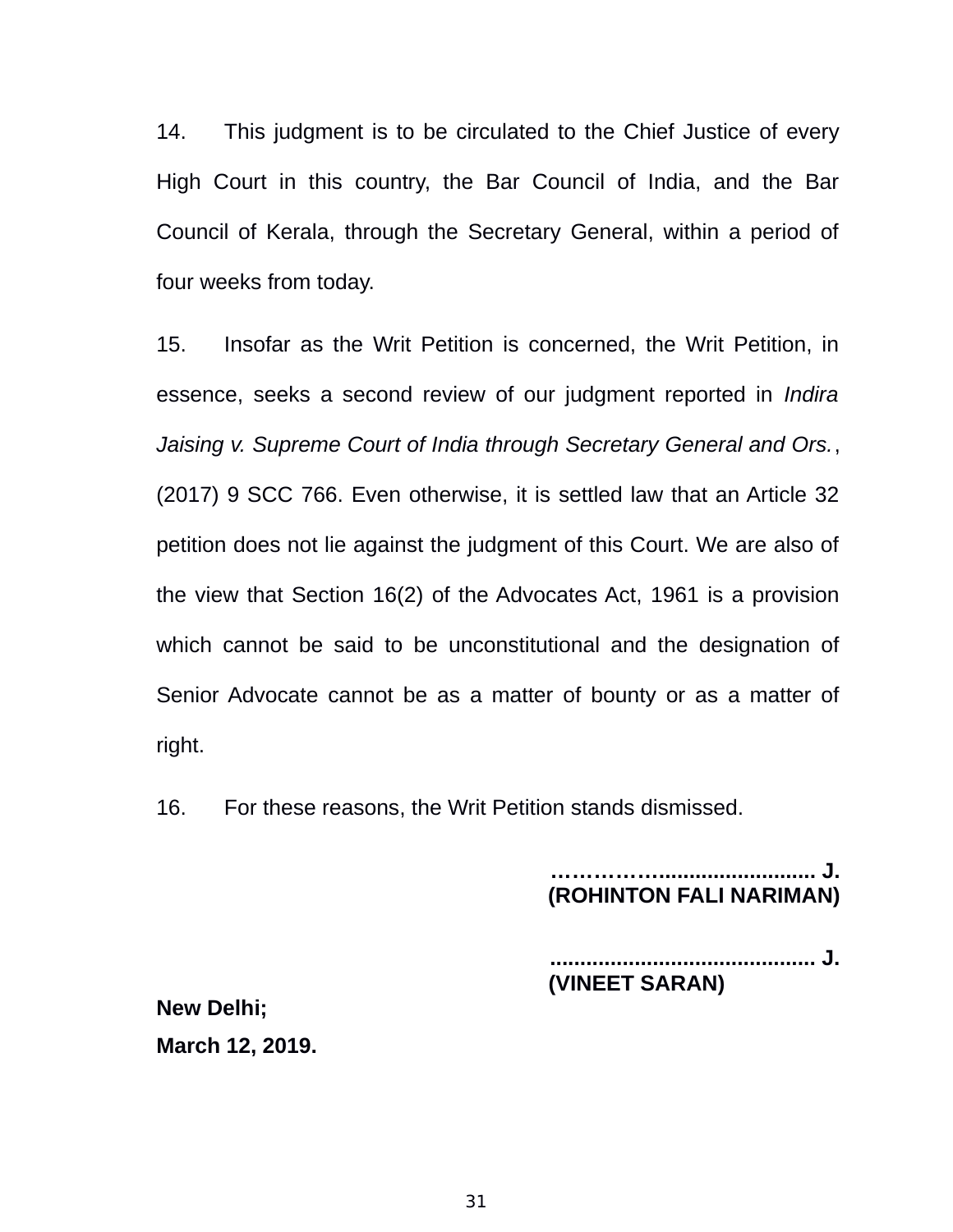32

 **RECORD OF PROCEEDINGS**

**NATIONAL LAWYERS CAMPAIGN FOR JUDICIAL TRANSPARENCY AND REFORMS & ORS. Petitioner(s)**

#### **VERSUS**

 **S U P R E M E C O U R T O F I N D I A**

**Writ Petition(s)(Civil) No(s). 191/2019**

UNION OF INDIA & ORS.

**Date : 12-03-2019 This petition was called on for pronouncement of order today. For Petitioner(s) Mr. Rabin Majumder, AOR** 

**For Respondent(s)**

**\*\*\*\*\***

**Hon'ble Mr. Justice R.F. Nariman pronounced the reportable order of the Bench comprising His Lordship and Hon'ble Mr. Justice Vineet Saran.** 

**The Court, while dismissing the Writ Petition, came to the following conclusion:**

**"13. Conduct of this kind deserves punishment which is severe. Though we could have punished Shri Nedumpara by this order itself, in the interest of justice, we issue notice to Shri Nedumpara as to the punishment to be imposed upon him**